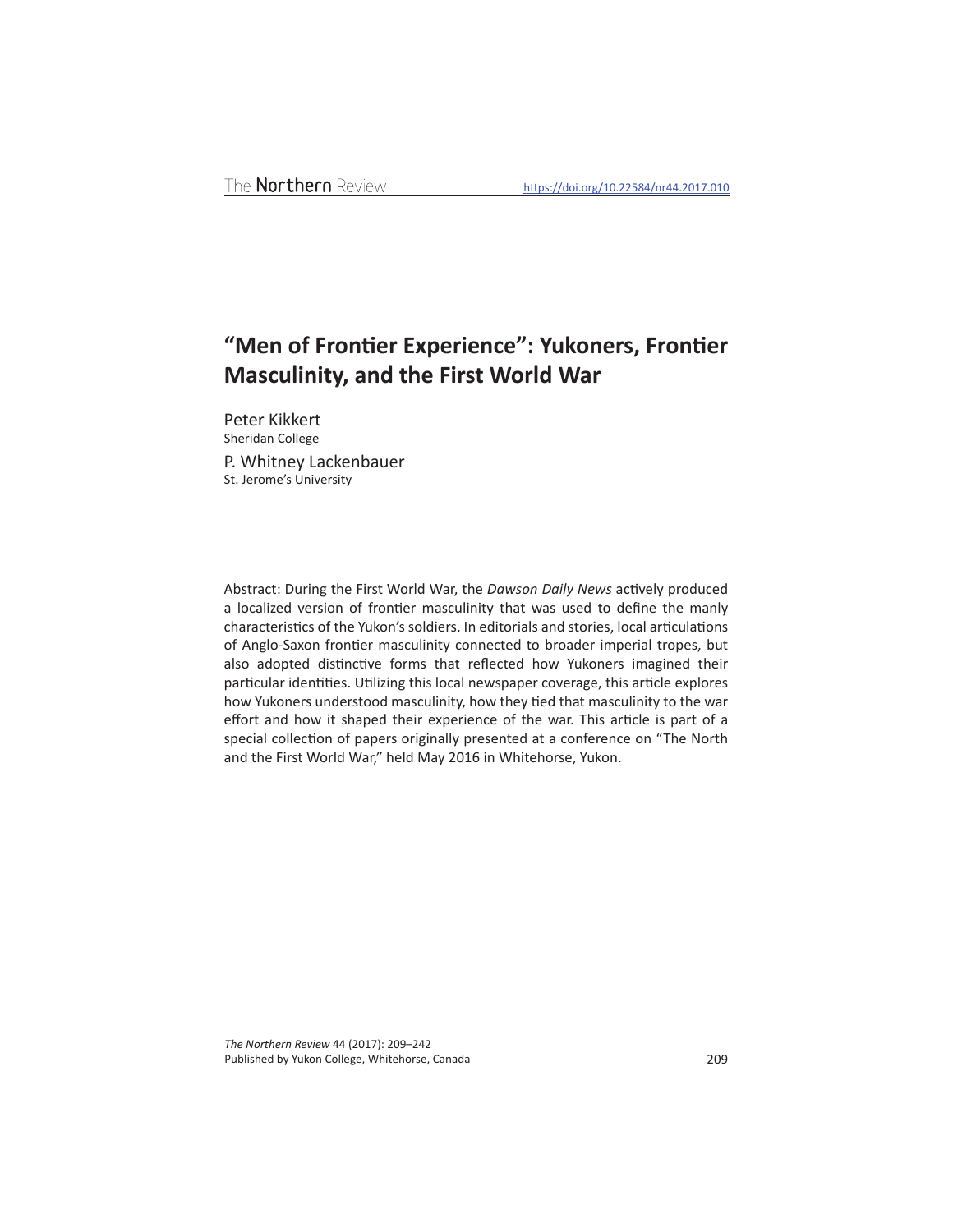On 8 July 1916, Charles Settlemier, editor for the *Dawson Daily News*, explored the special characteristics of the "Prospector-Soldiers" of the Yukon.<sup>1</sup> "It is a safe assertion," Settlemier noted, "that nowhere in the world will more capable men be found for the purpose of soldiering than those going from the Yukon." While the editor did not intend to disparage other soldiers fighting in the war, and applauded their courage, he believed that men of a different quality were required on the front to defeat a resourceful and determined enemy. A central problem—in the mind of an editor thousands of kilometres away from the trenches—was that when men "without experience of having relied on themselves" lost their officers, they ceased to function effectively. "This," Settlemier concluded, "is where the Yukoner will prove superior."

The "older communities" of Canada and the Empire could not provide "men of frontier experience," the editorial suggested. Men who had "roamed the leagues of northland stretches, men who mush in the sub-Arctic wilderness in winter, scale the heights and hustle their own way through the unmeasured realms of the Canadian hinterland, depending on naught but their own wits and their good right arms and their rifle and ax, know what and how to do for themselves without directions from others to do the figuring and the thinking." The men of the Yukon had the initiative and resourcefulness to operate in one of the most challenging natural environments on the planet, and Settlemier was confident that the "self-reliance and the 'know' which was acquired in this remote frontier" would be readily transferable to the battlefield. A Yukon man would follow the orders of his superiors, but would also be ready to act on his own if necessary. The prospector, the miner—the "Northland frontiersman" had a "thousand attributes ... not found in others." The greatest of these characteristics were his "initiation, individuality, his self-reliance. These characteristics he will take with him to the front, and when he is detailed on duty that will afford the opportunity to throw himself, his genius will assert itself."2

Throughout the First World War, the editorials of the *Dawson Daily News* and the letters published in the paper from Yukon soldiers and community members often commented on the masculine attributes of the territory's recruits. These depictions of the manliness of Yukon's frontiersmen soldiers reflect popular ideals of frontier masculinity and the imperial adventurer or pioneer that spread throughout the Anglo-Saxon world in the years before the war. Imperial historian John MacKenzie has shown how books such as Robert Baden-Powell's *Scouting for Boys* created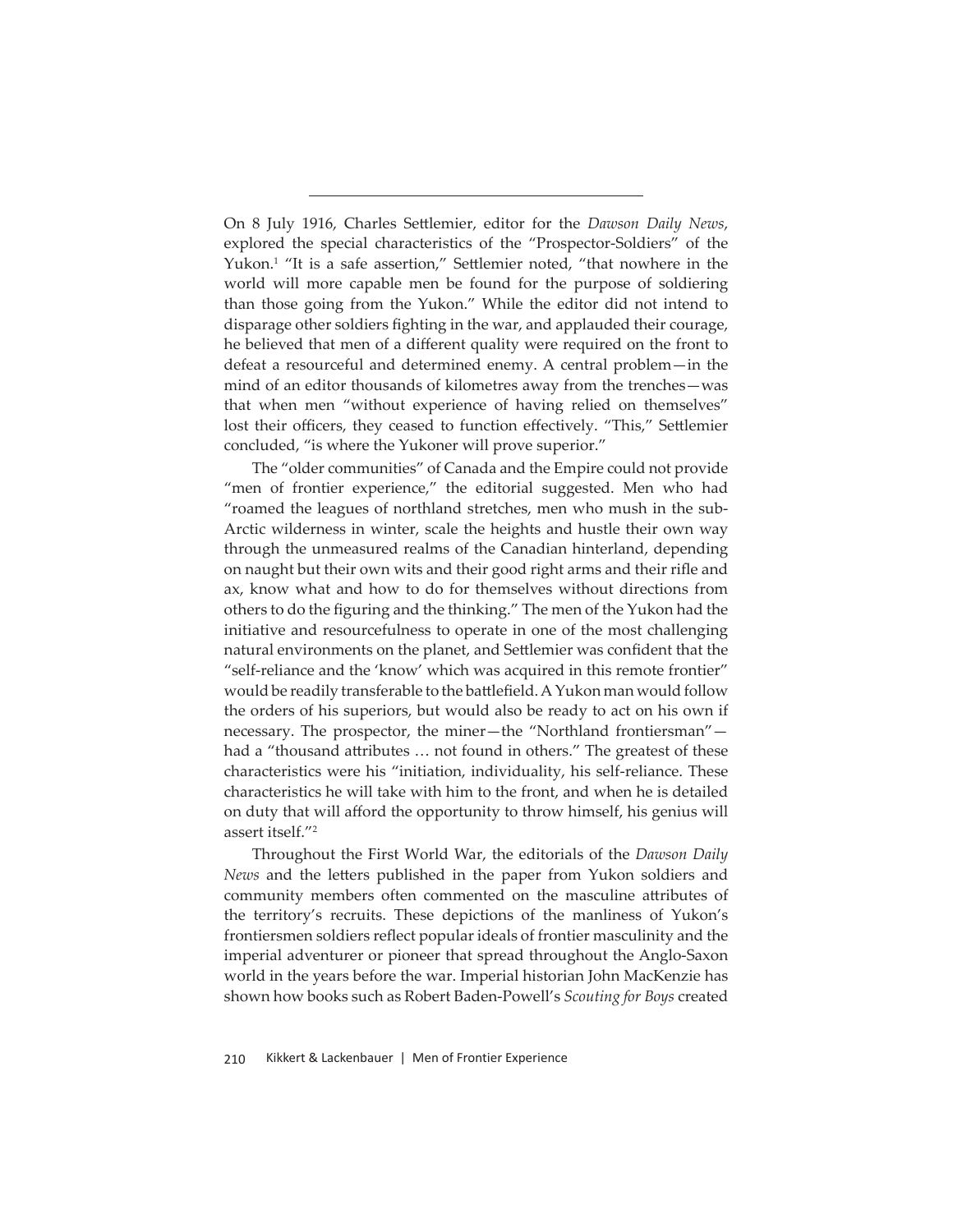a "composite image" of frontier masculinity, which different locales and groups embraced and used to characterize their own manliness.3 As historians J.A. Mangan and James Walvin have emphasized, however, localized adaptations of masculinity can develop within general frameworks established by popularized ideals such as frontier manliness.4 Examples include the Australian outrider, the western cowboy, the lumberjack, or, in the Yukon's case, the prospector-miner.

Sociologist R.W. Connell has observed that masculinities are defined collectively and actively produced, constructed, and sustained by institutions.<sup>5</sup> Historian Graham Dawson echoed these sentiments in his observation that "masculine identities are lived out in the flesh, but fashioned in the imagination."6 Often these identities are constructed and reinforced through interaction with and in response to particular environments. "Gender identities," geographer Rachel Woodward explains, "are not neutral to space, but shape the ways in which different social spaces are perceived and the ways in which they are discursively constructed and politically controlled."7 Arguments about the construction of masculinities fit with new studies of frontiers that, as Australian studies scholar Richard Nile has highlighted, emphasize their creative and transformative nature, viewing them as "cultural spaces, zones of interpretation, in which specific cultural identities are made and differences established between periphery and centre."<sup>8</sup>

This article explores these themes by interrogating the localized version of frontier masculinity that was actively produced in the pages of the *Dawson Daily News* during the First World War and was used to define the manly characteristics of the Yukon's soldiers.<sup>9</sup> In the context of the Yukon, the unique and harsh environment was used not just as a place where men could develop their "splendid physiques," but as the source of certain mental attitudes that made them effective on the frontier and concomitantly forged them into particularly good soldiers.<sup>10</sup> Local articulations of Anglo-Saxon frontier masculinity connected to broader imperial tropes, but these articulations adopted distinctive forms that reflected how Yukoners imagined their particular identities. Accordingly, local newspaper coverage offers a lens through which historians can examine how Yukoners understood masculinity, how they tied that masculinity to the war effort and, in turn, how military and frontier masculinities could be mutually constitutive.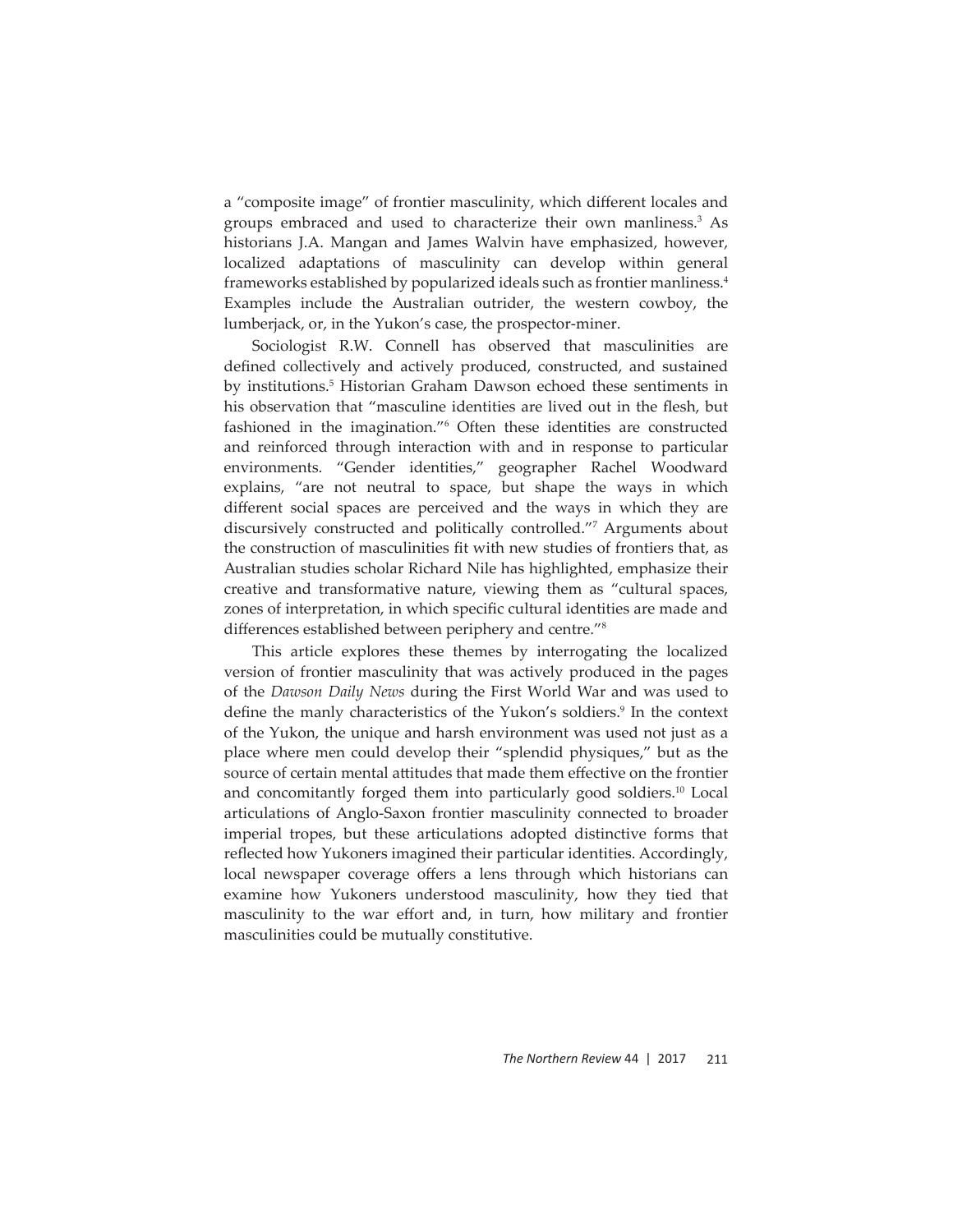### **Situating "Frontier Manliness"**

In recent decades, historians and scholars of gender have carefully mapped out how ideas and understandings of masculinity evolved in the British Empire over the nineteenth and early twentieth centuries.<sup>11</sup> During much of the Victorian period, the middle-class breadwinner with an established household constituted the ideal symbol of manliness. This "bourgeois masculinity" emphasized a "self-consciousness about occupation," a focus on self-control and the exclusive male responsibility for the family income, which led to "Victorian valorization of work as both moral duty and personal fulfillment." Masculinity and domesticity were welded together, and the latter held in higher esteem than adventure and violence.<sup>12</sup>

As the end of the century neared, however, concerns about the detrimental impacts of urbanization and industrialization on British manliness had taken root in British society. During the Boer War, in particular, the poor health and performance of British soldiers shocked the country and led to loud calls for the revitalization of British manhood. Worries about masculinity became a prominent part of the pessimism that was an "all-pervasive" characteristic of Edwardian imperialism.13 During this period, popular depictions gave manliness a "sharper, more aggressive edge."14 Across the Anglo-Saxon world a new masculinity stressing neo-Spartan virility, endurance, and hardness emerged,15 and the burgeoning number of rifle, hunting, and sports clubs, and other societies devoted to "manly pursuits," embodied these values.16 The construction of manliness in militaristic terms became common throughout the Empire. In their studies of masculinity in pre-war Ontario, historians Mike O'Brien and Mike Moss have highlighted how the "warrior" became the ideal masculine figure, $17$  while war was depicted as the "ultimate form for the exercise of masculinity."18 Alongside warfare, the "Empire now also occupied an unprecedented place in the masculine imagination," historian John Tosh explained, and it beckoned young men away from domesticity.19 The soldier-hero and the imperial adventurer quickly became the "most potent and widespread images of idealised masculinity in cultural circulation."20

Within this re-definition of masculinity, the frontier took on ever greater importance in late Victorian and Edwardian society.<sup>21</sup> The frontier represented the ideal venue for physical manliness, courage, and violence—all of which were deemed essential in the development of men. The imperial pioneer, the hunter, the soldier, and even the administrator had to possess a fine physique, energy, resourcefulness, bravery,

212 Kikkert & Lackenbauer | Men of Frontier Experience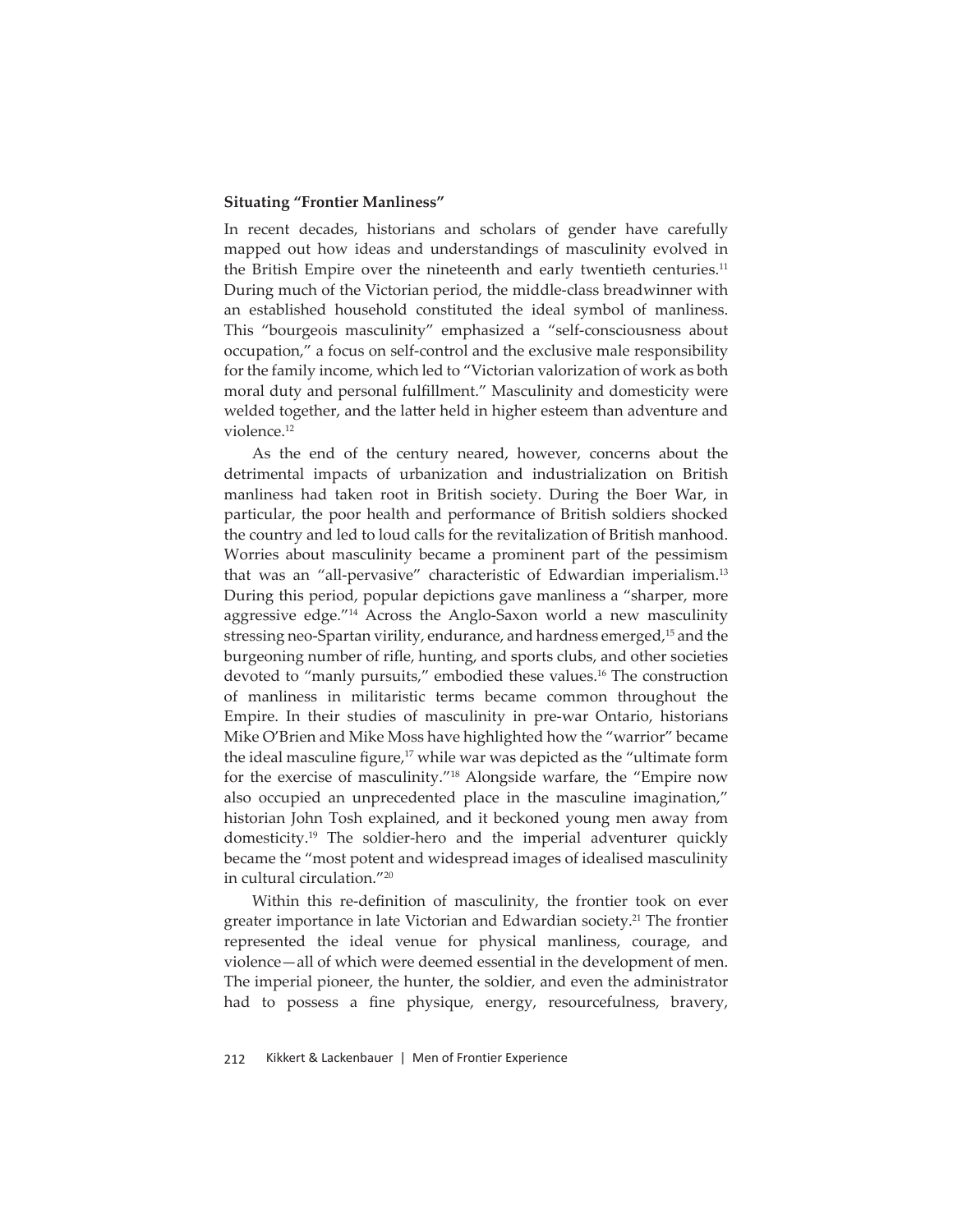individualism, sportsmanship, knowledge of nature, and resilience to thrive on the frontiers of the Empire.<sup>22</sup> The ideal man on the frontier and the perfect imperial adventurer were single and free from the "constraints of domesticity."23

In his Romanes Lecture at Oxford in 1907, Lord Curzon, former Viceroy of India, focused on the connection between the frontier and manliness. The frontier offered an "ennobling and invigorating stimulus for our youth, saving them alike from the corroding ease and the morbid excitements of Western civilization." Curzon applauded the "savage, chivalrous, desperate, adventurous, alluring" life to be found "in this larger atmosphere, on the outskirts of empire, where the machine is relatively impotent and the individual is strong."24 After describing the various frontiers encountered by the men of the Empire, Curzon highlighted the incessant struggle between nature and man that shaped life in these zones. "Outside of the English Universities no school of character exists to compare with the Frontier; and character is there moulded, not by attrition with fellow men in the arts or studies of peace, but in the furnace of responsibility and on the anvil of self-reliance … The breath of the Frontier has entered into their nostrils and infused their being." Along with self-reliance, the man on the frontier needed courage, tact, patience, and initiative, which Curzon identified as the "the complex qualifications of the modern school of pioneers."<sup>25</sup>

Such ideas were embedded throughout Robert Baden-Powell's *Scouting for Boys* (1908), which he wrote to address the "boy problem" he observed during a tour of England as Inspector General of Cavalry. In his guide, Baden-Powell emphasized martial values, but also the peacetime work possible on the frontier. The "frontiersmen of the world," the book explained, were "peace scouts—men who in peace time carry out work which requires … pluck and resourcefulness." Such frontiersmen included the "pioneers and trappers of North America, the colonists of South America, the hunters of Central Africa, the explorers and missionaries over Asia and all wild parts of the world, the bushmen and drovers of Australia, the constabulary of NorthWest Canada and of South Africa." Baden-Powell identified these scouts as "real men in every sense of the word," who could find their way anywhere, track and hunt effectively, and were willing to give up all personal comforts to complete their work. "They are," Baden-Powell concluded, "strong and plucky, ready to face danger, and always keen to help each other. 26

A strong public discourse developed around the imperial adventurer and the frontier, and literature, newspapers, children's stories, educational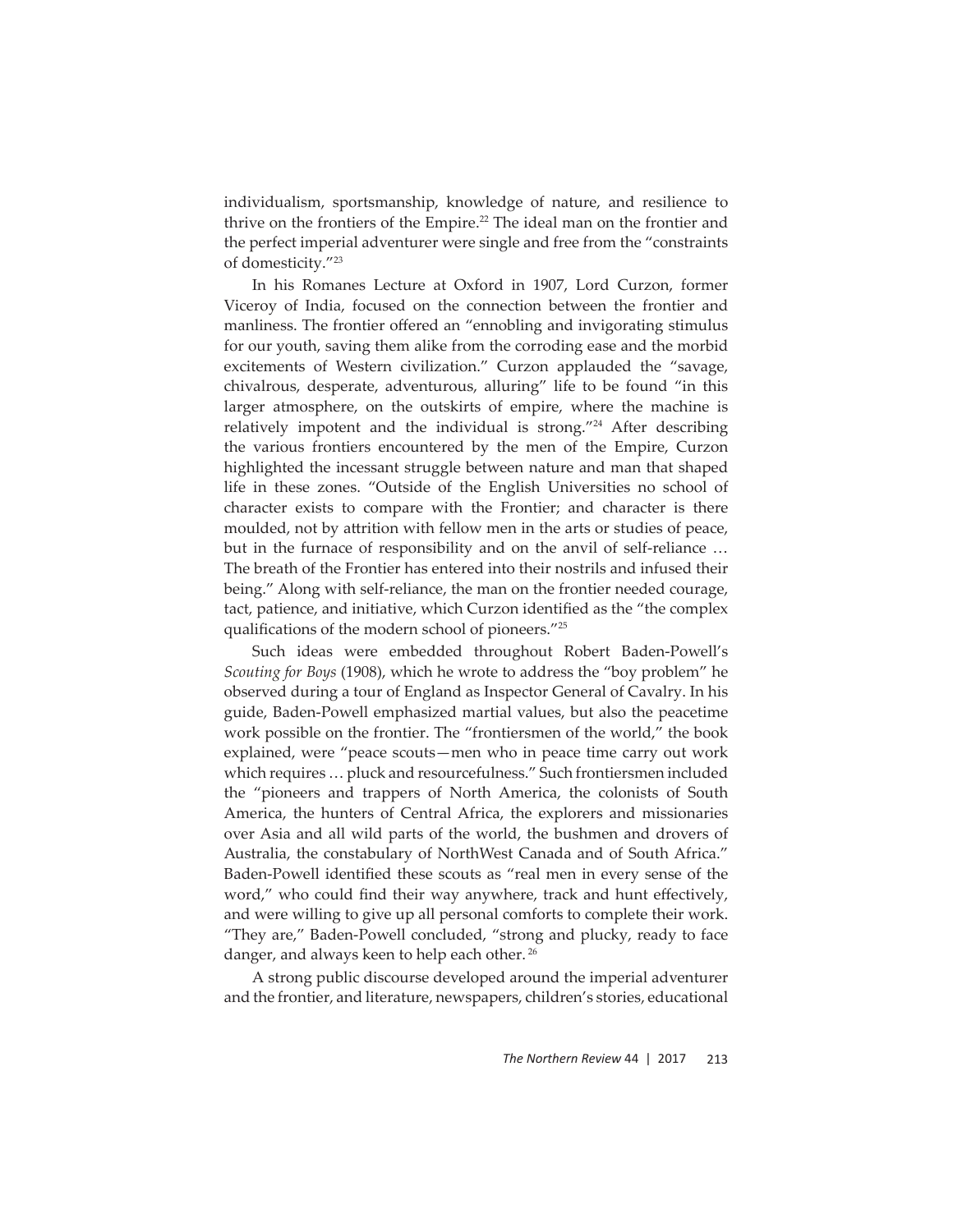institutions, and other mediums disseminated the notion of frontier manliness across the Anglo-Saxon world.<sup>27</sup> A "conscious effort" was made by the upper class to "sweep up the lower class" with a fascination and appreciation of the imperial pioneer.<sup>28</sup> Accounts of the activities of imperial adventurers, soldiers, and settlers on the frontier served to "reassure the British that they were indeed a plucky and manly lot."<sup>29</sup> Furthermore, this growing literature on the frontiers of the British Empire coincided with and often reflected American views on the frontier's role in shaping the national character of the United States, best embodied by Frederick Jackson Turner's "The Significance of the Frontier in American History" and the works of Theodore Roosevelt. Turner's gendered ideology—of rugged and masculine American individualism forged on the frontier emphasized strength, acuteness, inquisitiveness, the inventive mind, boundless energy, and the exuberance that emanates from freedom (what Turner called "the traits of the frontier").<sup>30</sup> In his writings, Teddy Roosevelt emphasized the "virile virtues" of the dynamic hunter and cowboy, notably their extreme individualism, courage, and thirst for conquest.<sup>31</sup>

Many of these ideas of frontier manliness permeated into popular depictions of Canada prior to the First World War.<sup>32</sup> British literature and popular accounts narrated the Dominion as a country of hunters and sportsmen, with a frontier that offered adventure and ample masculine pursuits.33 Carl Berger has shown how popular visions of the harsh Canadian frontier bred a "northern" manhood that was physically strong, vigorous, pure, straight thinking, strongly individualistic, and selfreliant.<sup>34</sup> These ideas clearly permeated the image of the Royal Northwest Mounted Police (RNWMP), a constabulary force designed specifically for the frontier, as it projected Canadian sovereignty and oversaw peaceful, orderly development westward and northward in the late nineteenth and early twentieth centuries.<sup>35</sup> They also framed the "militia myth" that held up Canadians as hardy, adaptable men inherently suited to combat.36 Carman Miller has highlighted how Canadian soldiers gained a reputation during the South African War as men who could "think for themselves" $-a$  key attribute of the frontiersman.<sup>37</sup> As Tim Cook has argued, during the First World War these stereotypes played a key role in Max Aitken's construction of Canadians as "natural soldiers who through their northern heritage and innate abilities as hunters and backwoodsmen had qualities that, when combined with their adventurous, colonial mindsets and their pioneer disdain for discipline, produced brilliant battlefield performances."38

214 Kikkert & Lackenbauer | Men of Frontier Experience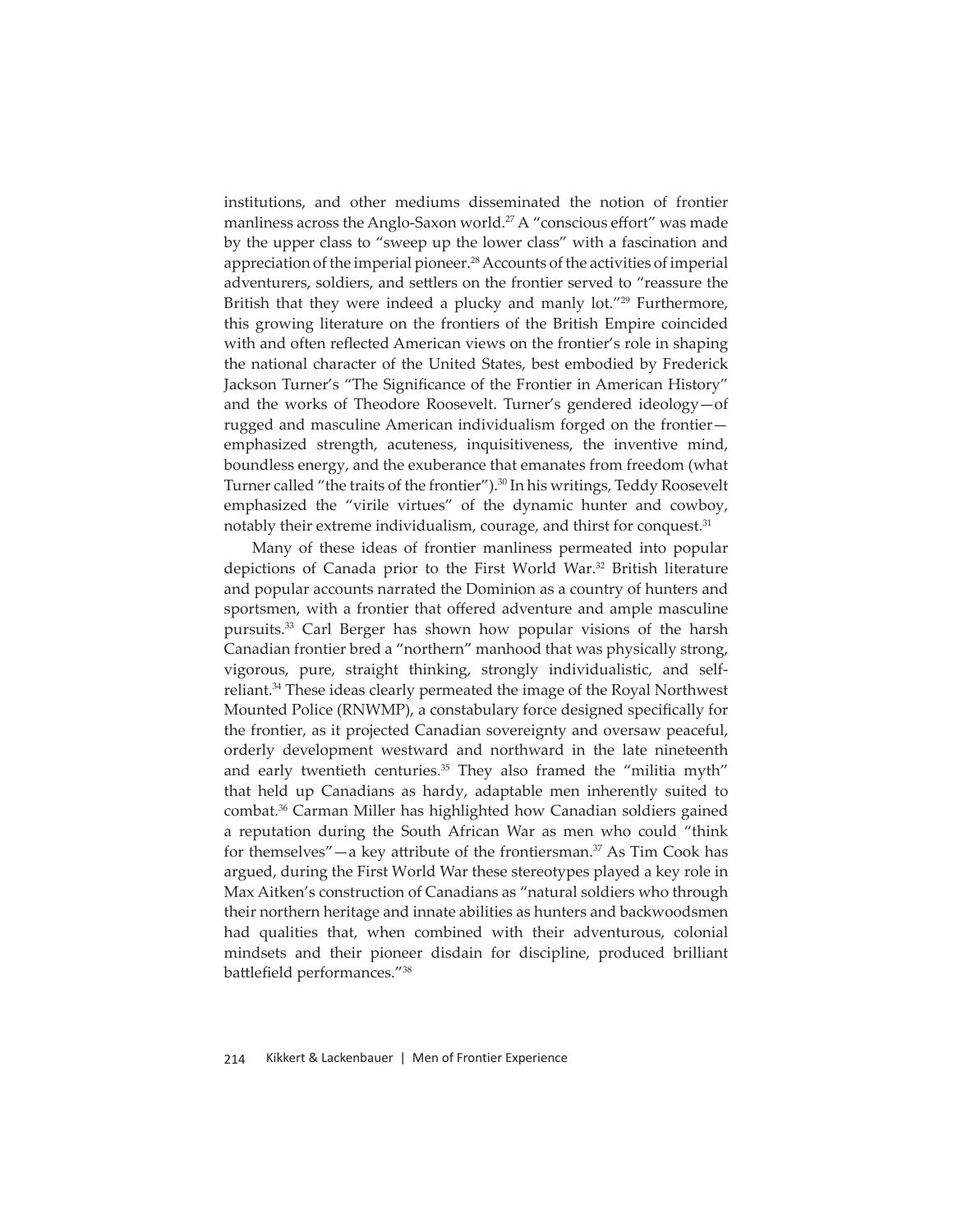Within Canada, the Yukon served as a quintessential frontier where ideals of frontier manliness became firmly embedded in popular understandings of the territory and its history. Located on the northwestern fringes of British North America, the rugged individualism associated with gold prospecting and the fur trade coloured the formation of the region's Anglo-Saxon identity. The early miners' meetings at Forty Mile, a community on the Yukon River close to the American border, embodied a spirit of direct democracy associated with the isolation and self-reliance of men on the mining frontier. The disproportionate presence of Americans in this part of Canada (over which the Dominion government had yet to secure de facto sovereignty) led to the arrival of the North-West Mounted Police to establish authority in the mid-1890s. The miners' meetings ended, and the Mounties played a central role in governing the region as an orderly British society compared to the raucous, violent Alaskan frontier towns to the west. Even during the Klondike Gold Rush, when tens of thousands of outsiders flooded to Dawson City, a strong police presence (backed by the short-lived Yukon Field Force) ensured that law and order prevailed. With Americans continuing to constitute a high percentage of the Yukon's population even after the rush, the territory's identity was not only cast in a British-Canadian imperial frontier mould, but also in a broader Anglo-Saxon one that could unite the American and British experiences.39

Depictions of Yukon soldiers in British newspapers during the war certainly built upon these ideas and ideals. A reporter for the *Derby Daily*  Telegraph interviewed a Yukon soldier in 1917, and his article reflected popular conceptions of frontier masculinity (and the poems of Robert Service) when he explained that Yukoners were a "bull-dog breed, grit to the core." The Yukoner was a resourceful man, who had to depend on himself to survive when he was cut off from the world for five months a year. He was the kind of man who could only find "satisfaction in the broad and open conditions" and the "sense of freedom and of bigness" they inspired.<sup>40</sup> When *The Daily Sketch* profiled "Joe Boyle's Half Hundred"—the first unit of Yukon soldiers to arrive intact in England it explained that these were trappers, hunters, and miners. "And some men, too. You could drive nails into them, they'd never feel it … Trappers, highly skilled in woodcraft, hunters who would contemplate suicide if they wasted a bullet, gold miners, mainly from Boyle's dredges, all trained to the minute."41 In April 1918 the *Falkirk Herald* stressed some of the characteristics of the Yukon man—the ability to withstand terrible physical suffering and disappointment through "unflinchable determination"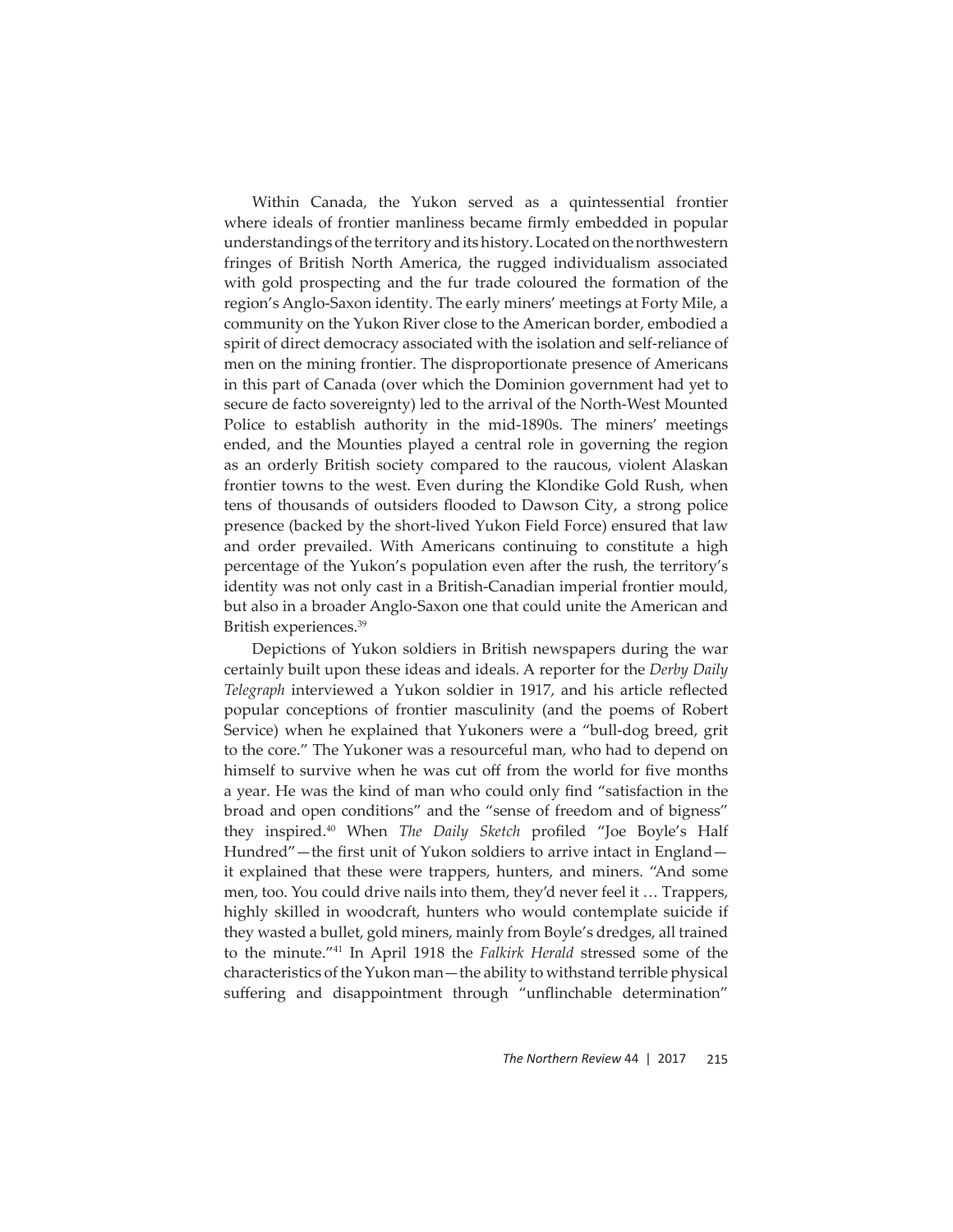to find gold. The same characteristics, the newspaper argued, would be needed by the people of England as they faced another year of wartime hardships.42 When *The Despatch* reported on Frank Slavin, an Australian boxer who had spent considerable time in the Yukon, it described the man using the terms commonly associated with frontier manliness—"grisly, raw, honest and full of virility," a son of the "old fierce pioneer school." The newspaper asserted that "baked by Australian suns, frozen hard by Klondike frost and snow," Slavin would be "almost as nice to meet in a rush with the steel as a grizzly on a love-making expedition."43 These English newspapers used popular notions of frontier masculinity and the conditions in the Yukon to sketch out for their audiences the characteristics of Yukoners serving overseas.

## **The Men from the "Last Frontier"**<sup>44</sup>

The editorials of the *Dawson Daily News* and the letters published by the paper throughout the war conceptualized the Yukon as a frontier space that shaped the territory's manhood in a dramatic way. As reservists ventured south to join their units in Europe, and Joe Boyle started to fund and recruit his Yukon battery in August and September 1914, Charles Settlemier, editor of the *Daily News*, wrote that the "Yukon is doing her part in contributing from among the flower of her manhood, and her seasoned and tried frontier sons will count mightily." These frontiersmen were "accustomed to the rifle and the ways of the outdoor life" and would be "among the most efficient in campaigning."<sup>45</sup> Later that month, another editorial noted that the men of the Yukon were the kind of rare "ready type which had made it possible to open a frontier" and they would trust in their pluck and luck to win the fight, just as they had "to write success after their names in the North."46 As the Yukon Infantry Company started its long journey to the front in June 1916, the *Dawson Daily News* stressed that "A more all-round experienced body of men in frontier work is not to be found in any army."47

In February 1917 Dawson resident James McEachern wrote an "Epic to the Black Contingent," which immersed the Yukon's recruits in the imagery of the frontier: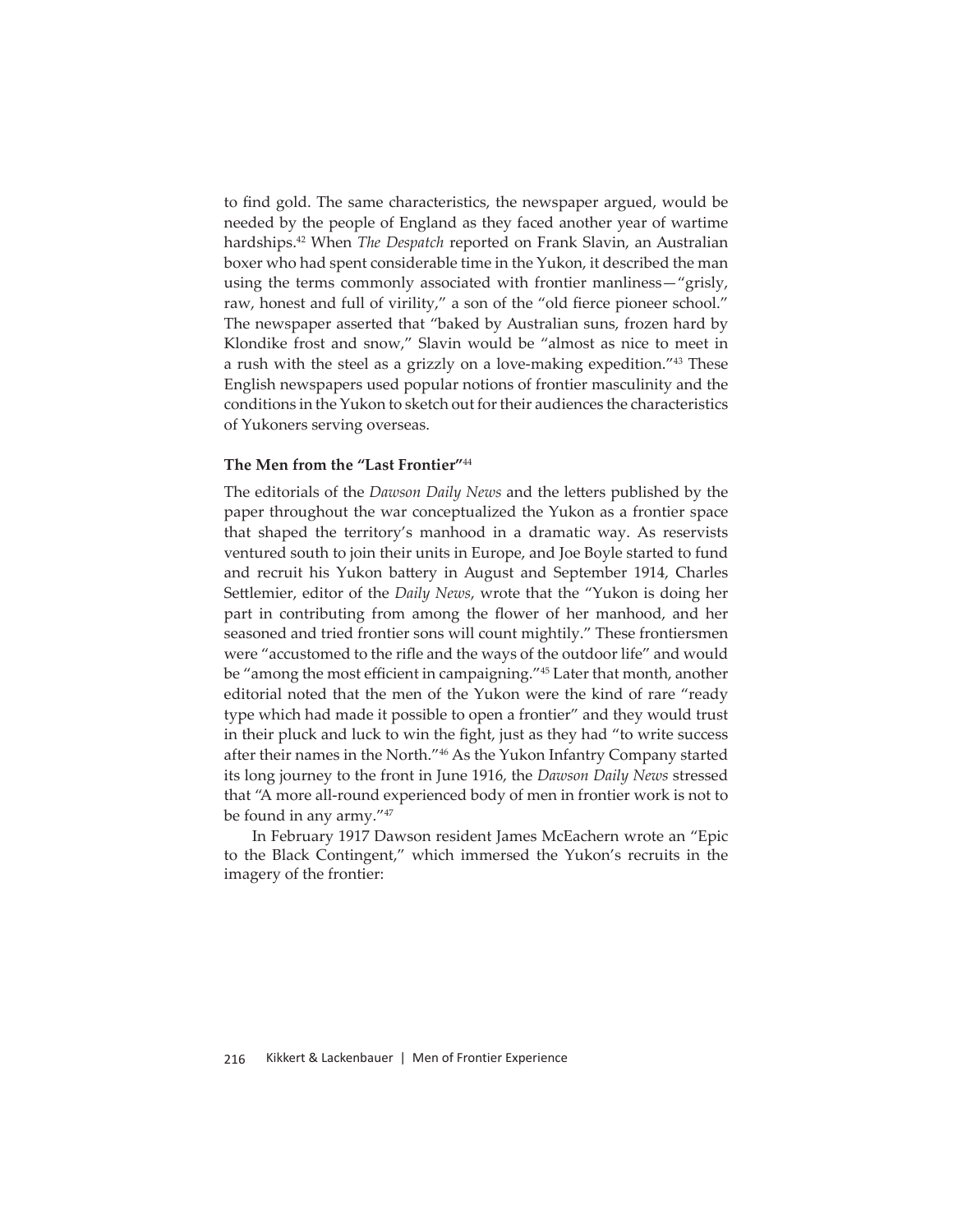They volunteered from the mines and the rockers, They have trekked o'er the frozen trails. They have tramped from the salt sea waters And faced the cold Arctic gales. They are the pick of the frozen mountains, The glaciers and rose covered flats And hyperborea's crystal fountains And they have enlisted to help the Pats.

We blessed them before they departed, Their hearts felt buoyant and glad, They knew that our souls were reputed For helping the down-trodden and sad. We have given you the pride of our manhood, Men who faced death on the trail; Oh, King, you just watch their war mood; They like the song of the wild wolf's wail.

They shook hands with old death in the rapids, Where Whitehorse showed its mane; They followed the trail of the trappers For a meager [sic] pittance and gain; They were always opposed to serfdom That follows the brave pioneer's trail; And once more he strikes for freedom. Watch his nerve. He never fails.

O! Briton, when we have defeated the Teutons, And you have adjusted the scroll of fame, You will surely remember the Yukoners Who never were laggards or lame; They came from the snow-capped mountains, Away where the wild wolf wails; From hyperborea's crystal fountain.

McEachern ended his poem with the promise that the Yukon's "manhood never fails."48 This type of amateur wartime poetry, typical of the grassroots interpretations of the war proffered in small-town newspapers across the country, may have lacked sophistication, but it helps us to understand, as Jonathan Vance shows, "how the First World War imprinted itself upon the consciousness of Canadians"49—and was articulated in distinctly regional and local terms.

*The Northern Review* 44 | 2017 217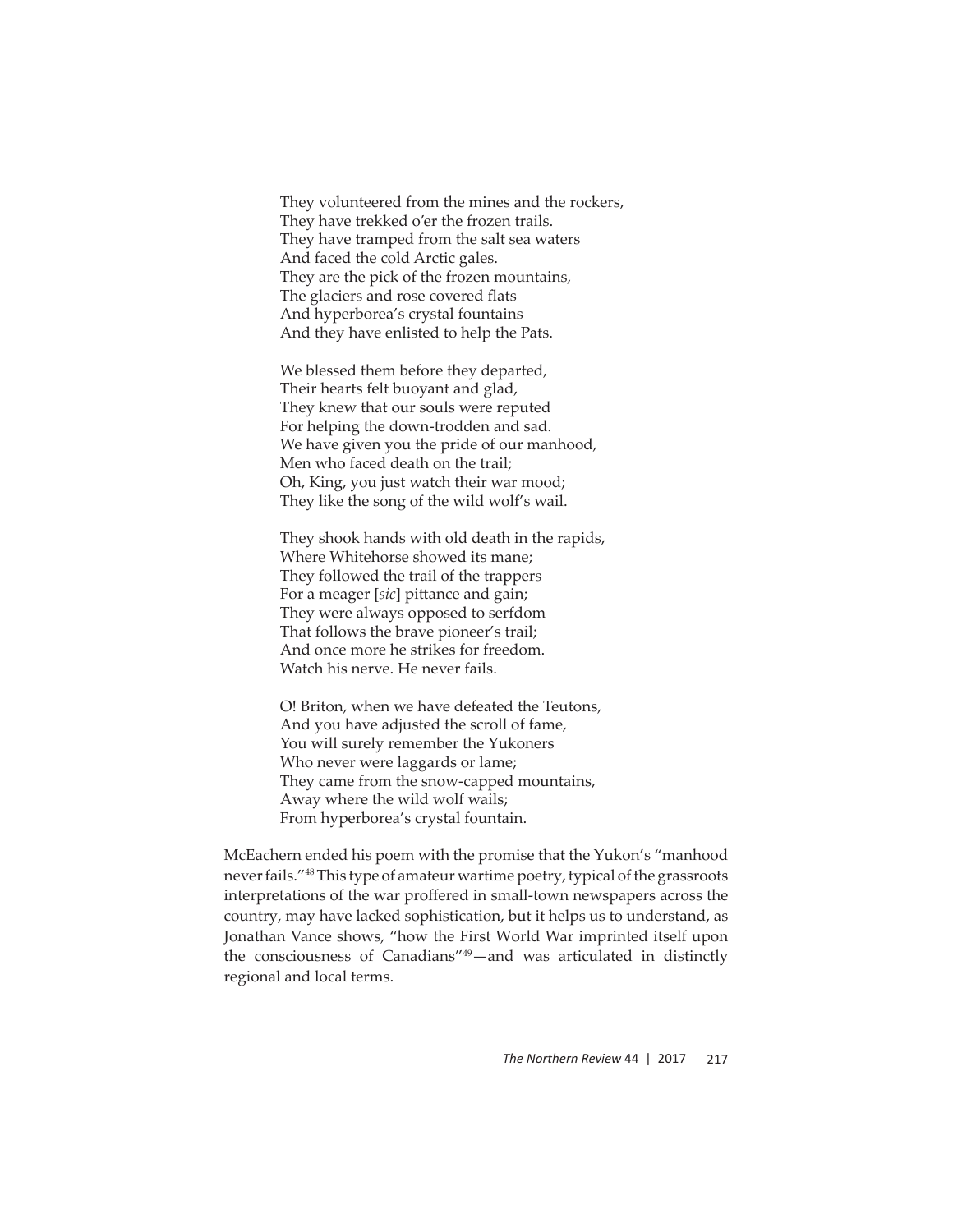Simple residency in the Yukon proved manliness and the hardy characteristics required to succeed on the battlefield. The *Daily News* consistently reinforced the idea that the men of the Yukon took on "greater value because of having lived in this region"<sup>50</sup> and "trained in the ways of the frontier."51 Stories reiterated time and again that the "Empire's Farthest North" produced a unique kind of man.<sup>52</sup> When Norman Watt, a member of the Yukon Territorial Council and a lawyer, joined the Yukon Infantry Company, he wrote to the paper that "no part of the world can produce men more accustomed to all-around frontier experiences and the great experience of hustling for themselves in face of emergency." While any man could be trained for "ordinary soldiering," it required "years of frontier life" to be able to handle all the kinds of difficulties the Yukon threw at a man which tried him to the "uttermost."<sup>53</sup> Likewise, John A. Macdonald, a recruit with the Yukon Infantry Company, made the simple point that "experience on the frontier counts."<sup>54</sup> After the Boyle battery's first engagement on the Somme, the *Daily News* pointed out that "had they not been of such splendid stuff they would not have deserved to be known as Yukoners—bred of bulldog strain and strong for the red rage of battle. Weaklings do not penetrate the Arctic frontier, hence the Yukon had taught to send but the best type of manhood."<sup>55</sup>

The "Bard of the Yukon," poet Robert Service, had done more than anyone to create popular imagery of the rough manliness of the northern frontier. Influenced by Kipling and "steeped in the spirit of the Klondike," Service's masculine poetics furnished colourful and apparently "realistic" depictions of Yukon life (even if he had never been present for the gold rush events that he invented in his poetry) through "virile," manly verse.<sup>56</sup> He served during the First World War with an American ambulance unit and later with Canadian army intelligence, producing unsettling poetry that was often gruesome and fixated on broken bodies, disillusionment, loss, separation, and disjointedness.<sup>57</sup> The *Dawson Daily News* did not disseminate these wartime poems, however, instead choosing to reproduce Service's "The Law of the Yukon" in an August 1918 column about the attributes of the territory's soldiers:

> This is the law of the Yukon, And ever she makes it plain: "Send not your foolish and feeble; Send me your strong and your sane— Strong for the red rage of battle; Sane, for I harry them sore; Send me men girt for the combat, Men who are grit to the core;<sup>58</sup>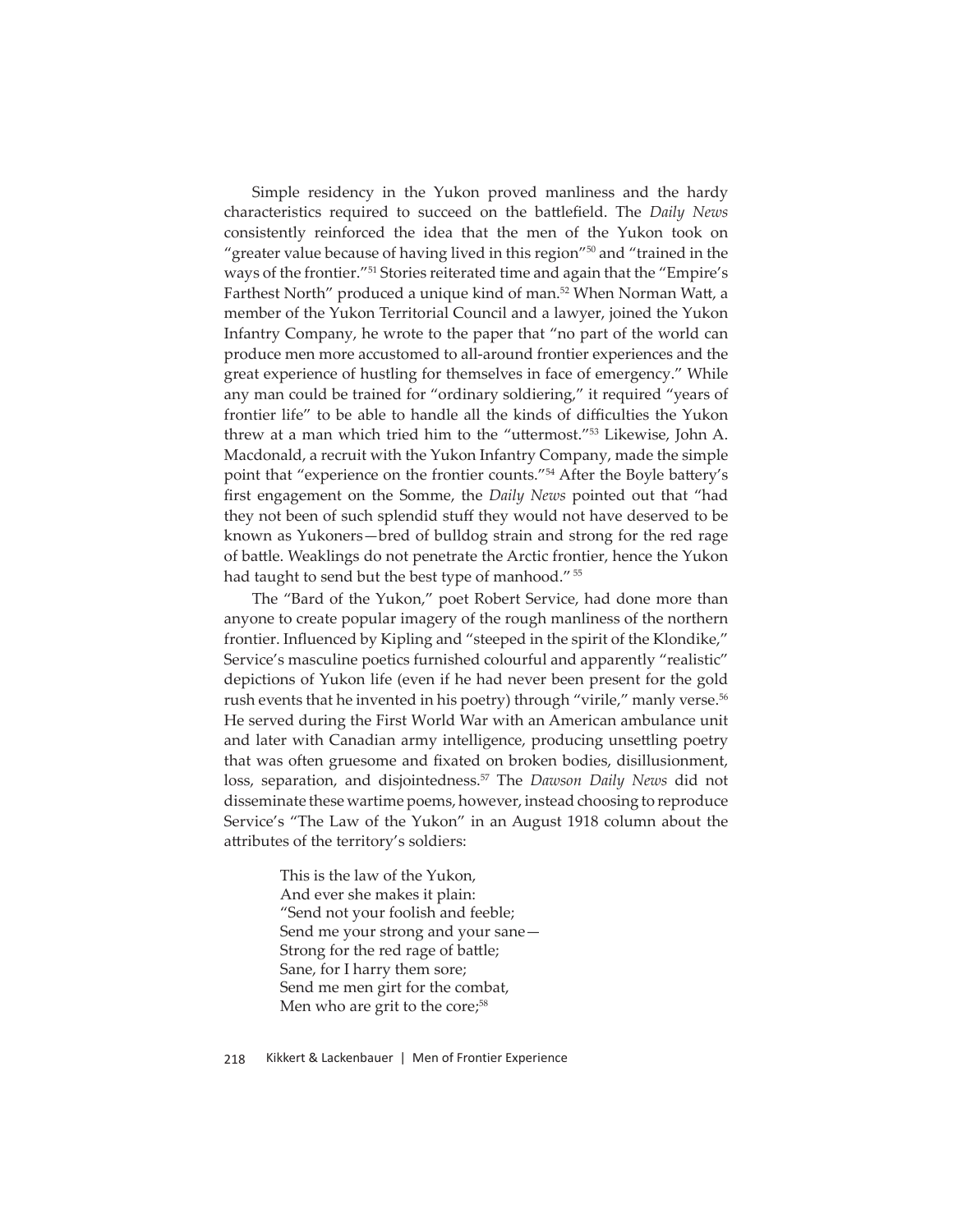The editor then wrote of the "Spartan spirit" possessed by the "hardy old miner and adventurous men of the Yukon." These were men "called first by the lure of the North, men who stood the test in the cussedest land that is known, men of the breed who squared to the conditions the Arctic imposed and lived under her stern law." 59

The *Daily News* admitted that the men of the Yukon Infantry Company came from "every walk of life," but the simple act of being men in the Yukon allowed them to exist within the territory's intellectual construction of frontier manliness. As Yukon historian Michael Gates has pointed out, the Yukon Infantry Company included students, a barber, territorial councillors, lawyers, a doctor, French teacher, waiter, piano tuner, and boiler maker.<sup>60</sup> Still, as the *Daily News* underlined, all of these men had survived the "university of experience and hard knocks" and had thrived on the Yukon frontier.<sup>61</sup> This proclivity to assimilate all servicemen into a stereotypical form of masculine individualism, perhaps more reflective of placer mining in the gold rush era than the highly-capitalized industrial mining marked by dredge-work and large-scale concessions, downplayed the social hierarchies that had replaced "the rough egalitarianism of the years preceding the strike."62 Self-made manhood, rooted in the "the mythology of individual achievement and the romance of masculine adventure" associated with the stampeders, continued to underlay newspaper representations of "masculine primitivism" that sought to unify Yukoners of all walks of life.<sup>63</sup>

#### **The Masculine Characteristics of the Prospector-Soldier**

Throughout the war, the *Dawson Daily News* used editorials to construct its conception of the Yukon's ideal form of frontier manliness, the Prospector-Soldier<sup>64</sup> (Fig. 1). This man had many of the common characteristics associated with frontier masculinity at the time: energy, virility, courage, honour, an indomitable spirit, chivalry, determination, and daring.<sup>65</sup> The idealized Prospector-Soldier was defined by several key masculine attributes, many of which took on a distinctly Yukon flavour. The key component in the masculinity of the Yukon's Prospector-Soldier was his self-reliance and initiative. These characteristics were the central ingredient that made the Yukon frontiersman so special, just as they were key values in Baden-Powell's *Scouting for Boys* and many other stories of imperial adventurers (as the *Daily News* noted, resourcefulness and initiative were attributes that "frontier people always are noted for").<sup>66</sup>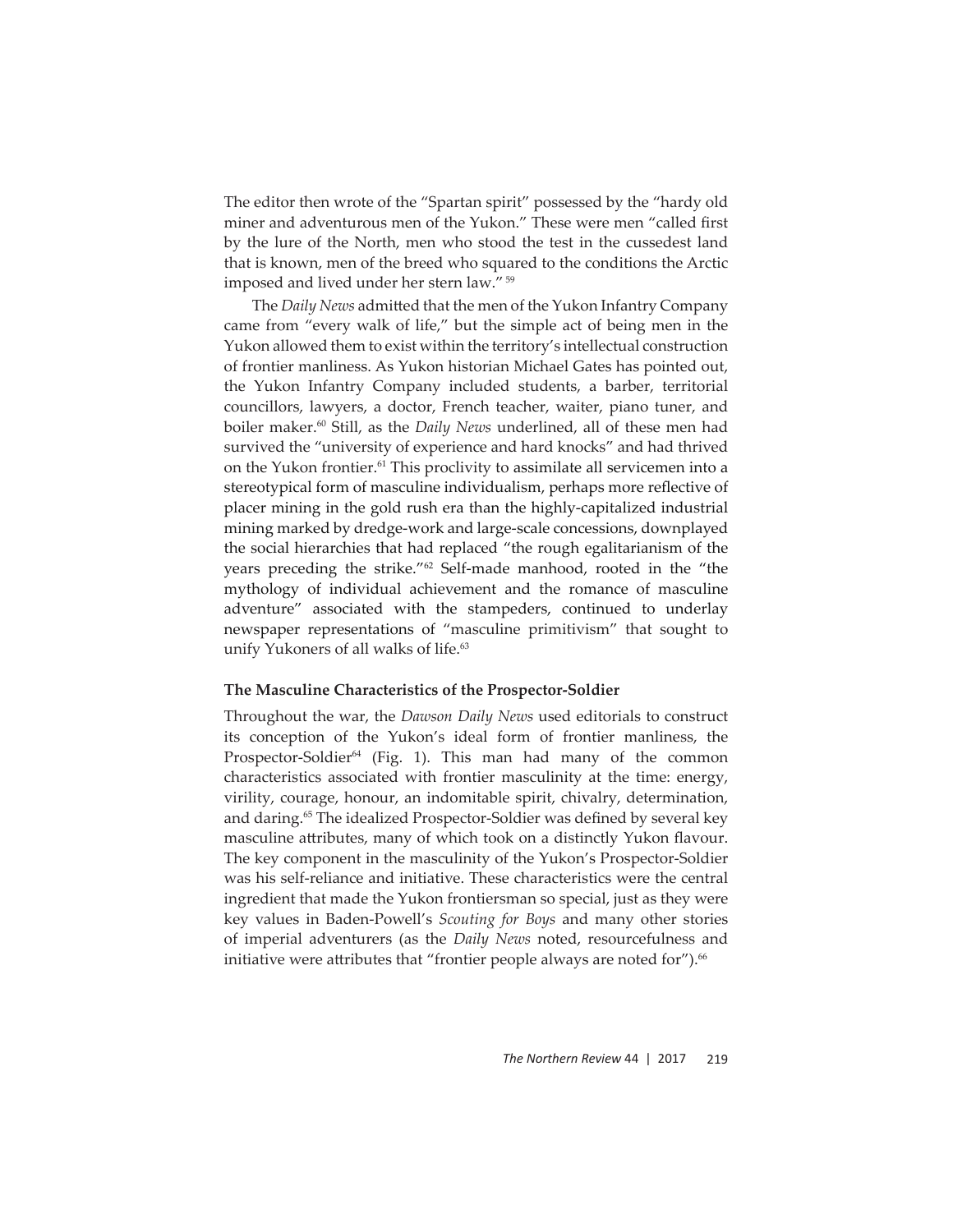

Figure 1. "The Prospector of Yesterday, the Soldier of Today," *Dawson Daily News*, 17 August 1916

In a column discussing the recruits to Commissioner George Black's Yukon Infantry Company in May 1916, the *Daily News* insisted that "Having led the outdoor life, and engaged in frontier pursuits, the Yukon boys are peculiarly fit. They are physically unexcelled."<sup>67</sup> Depictions of the masculine physique of the Yukon's recruits appear repeatedly in the paper. During the Yukon company's departure from Dawson in June 1916, the reporter from the *Daily News* described the men as "stalwart, rugged, lithe, firm of step, resolute and ready for what may come."<sup>68</sup> In a June 1918 editorial titled "Pride of Yukon," the *Daily News* stressed that "fresh from their callings of mining and other wholesome occupations … these men, lithe of limb, robust and vigorous, are the cream of the land. They are the best of the breed Yukon."69 John A. Macdonald, a man who enlisted in Dawson but was sent home from Victoria due to his varicose veins, echoed these sentiments when he wrote that the Yukon's recruits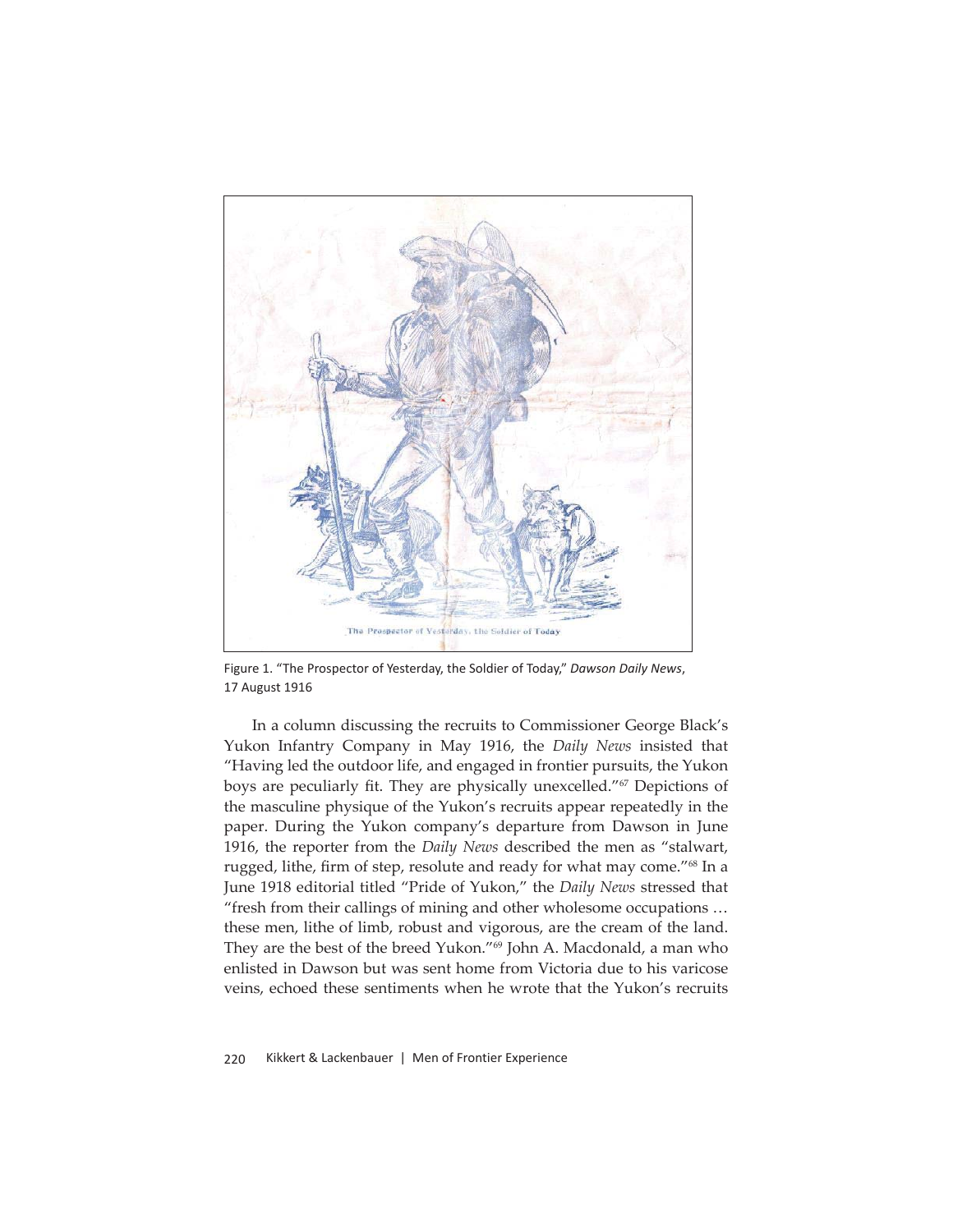were "lithe as wildcats and full of endurance." 70 The paper stressed that "no mollycoddles or slackers could face the Yukon rigors and succeed," only men who were truly strong and "rugged of physique"—a term often used to describe the men.<sup>71</sup> The physicality alone of the Yukon's recruits made them a force to be reckoned with. The frontier had made them "hard as nails," able to withstand the test of any battlefield. $72$ 

A steady stream of reports from the Outside also vindicated the emphasis in the *Daily News* on the splendid physiques possessed by Yukon men. In 1914 the Dawson newspaper reproduced a story from a British Columbian paper that reported the arrival of "fifty old stalwarts of the Yukon" with Boyle's detachment. "Physically, they are a splendid lot of men, and the conditions with which they have to deal in the course of their daily life in the Far North should make them of special value to the war office.<sup>"73</sup> The *Daily News* also reprinted the newspaper of the 29<sup>th</sup> Battalion (Vancouver), which characterized "Boyle's Half Hundred" as "fifty of the huskiest sourdoughs the Yukon was able to produce. They are all strapping big fellows, and are splendidly equipped."74 When the Yukon Infantry Company made it to British Columbia for training, the newspaper reported that medical examiners thought "that no better physical specimens have come under their notice than the men of the Yukon now at the Willows."75 When W.F. MacKenzie of the Dawson post office visited the men of the Yukon Infantry Company at Sidney, British Columbia (BC), in the summer of 1916, he reported that they "are the admiration of all military men of the region, and have won a reputation for superior physique and excellence which has become famous."76

In training, particularly on the rifle range, the men from the Yukon excelled—at least according to reports sent back to the local paper, which reinforced notions of their superior frontier manliness. In 1915 the *Daily News* quoted a reporter from the *Vancouver News-Advertiser* who had visited with Boyle's detachment in training camp, claiming that, when the story of the war was told in the future, "a special corner will be reserved, among others, for the stalwart contingent from the Yukon." They are of "splendid physique," "public spirited," and experienced in "stampeding and camp life in the far north and are, therefore, fitted more than most men for the campaign they have undertaken," it boasted.<sup>77</sup> Once the Boyle detachment made it to Shorncliffe, "old-timer" Walter Johnson reported that "we have proved ourselves better than any we have run up against in shooting."78 John A. Macdonald reported that "the Yukoners were the envy of the country because of their shooting. We shot at targets at 300,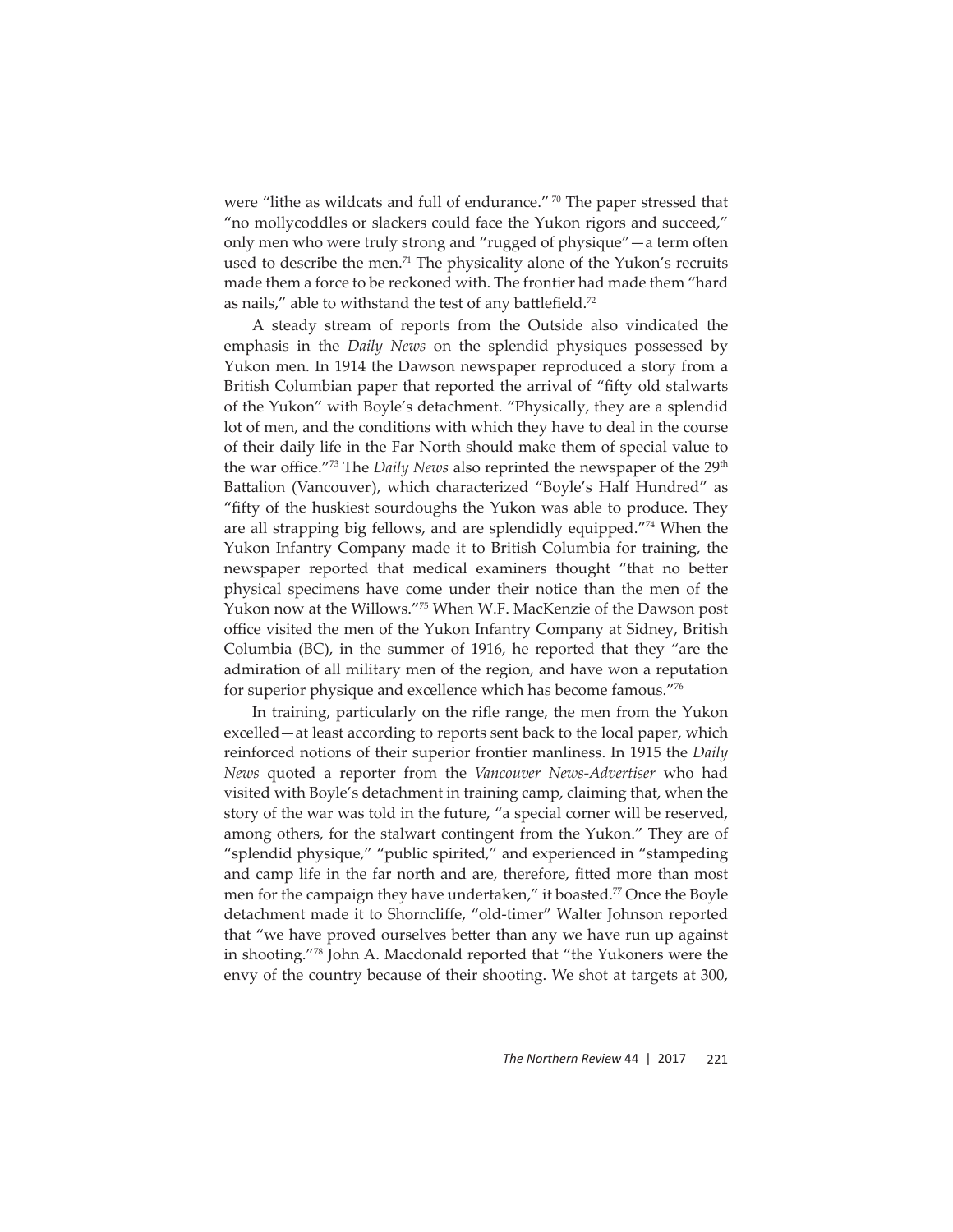500 and 700 yards, and several of the boys were so skilled that they made bull's eye after bull's eye, and our average was far above that of any other unit."79

Newspaper depictions also highlighted that the Yukon frontier had imbued men with the fearlessness necessary for any adventure.<sup>80</sup> The *Daily News* suggested that Yukoners embodied the "ever ready type" who had the rare ability to leave at a moment's notice for adventure and war.<sup>81</sup> The miner and the prospector were men of "daring spirit" who always had the "inclination to take the long chance."<sup>82</sup> When the newspaper found out that Commissioner Black would take the company into battle in France, it cast the man in terms that could have been taken from the descriptions of imperial adventurers common in popular fiction at the time. "Despite the fact that he has not been a military man, he has been a frontiersman, and has splendid training in outdoor life," a November 1915 story trumpeted. "His many years in the woods as a miner and as a hunter peculiarly fits him for hustling in great adventures. He is in the prime of life, energetic, and possessed of all the resourcefulness of a frontiersman."<sup>83</sup>

When men such as Commissioner Black and his northern recruits committed to something, the *Daily News* asserted, they did "nothing by halves." Accordingly, in combat they would be all in: "When they fight it will be all fight."<sup>84</sup> In his October 1916 speech to recruits of the Yukon Infantry Company, Black—who had not yet seen a battle—pointed out that in war emotions can overcome the faculties of mind and soldiers can become gun-shy. The pre-war experiences of the Yukon's men, however, ensured that they would never succumb to this problem. "It may be depended on, the Yukon bunch will have that superior quality of control in marked degree," he extolled. "Being a class of people accustomed as a whole to shifting for themselves, to launching into big adventures, taking risks against nature, gambling on the fortunes of the seductive paystreak, they know how to tackle big undertakings."85

Another common ideal of popular frontier manliness was the conqueror, usually a man who used violence to subdue an Indigenous population.86 In the context of the Yukon, however, the *Daily News*' idealized man was presented as a conqueror of the harsh northern environment. In describing the Yukon Infantry Company in May 1916, editor Charles Settlemier stressed that this was a "splendid body of men, and thoroughly representative of the type of manhood that had conquered the North."87 Only a man of "strong heart and limb" could have "conquered this isolated and forbidding Northland." No barrier could have stopped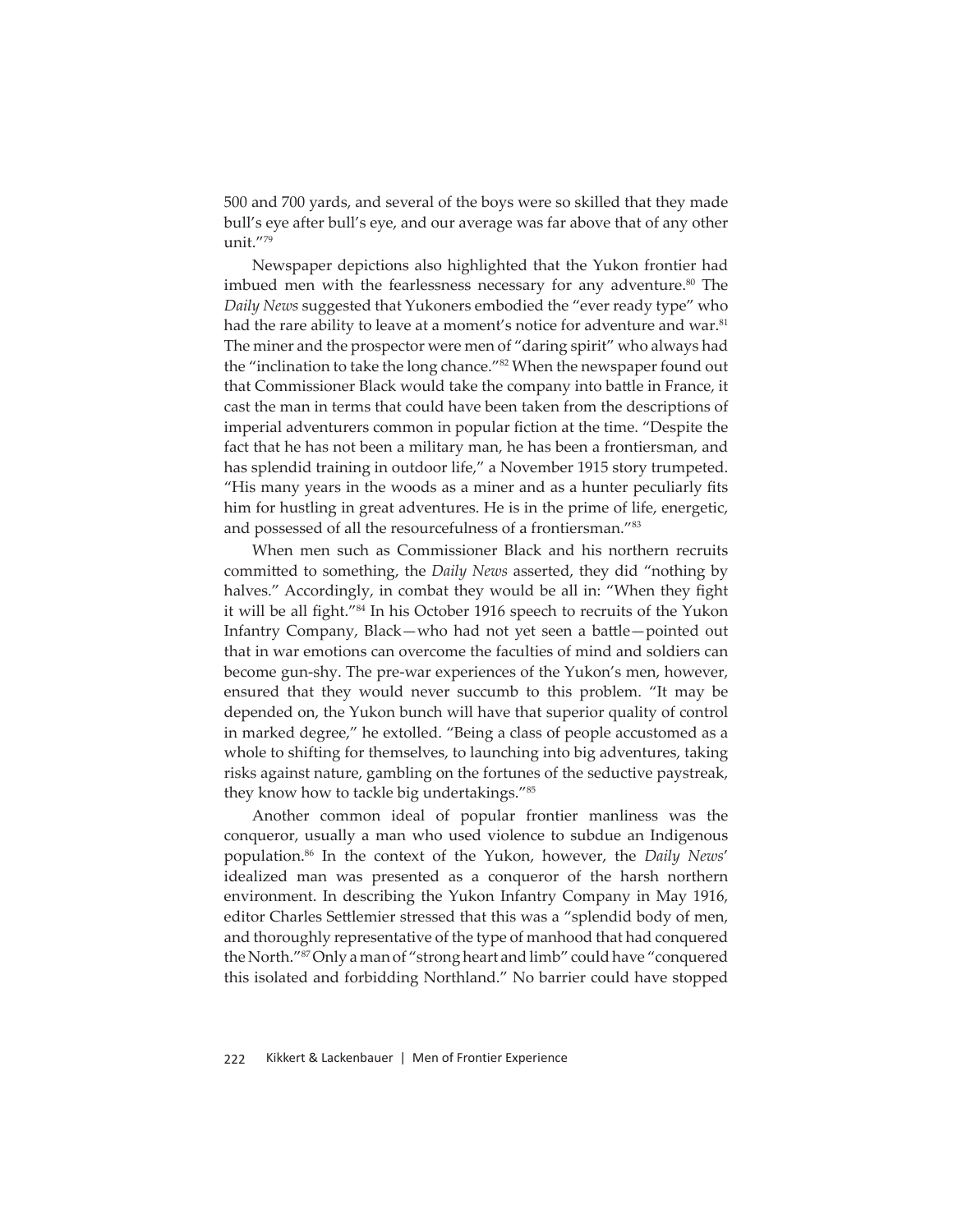their conquest for they "had a great objective and they accomplished it like men."88 The editor stressed the high number of Yukon recruits who had "pioneered" their way into a "wilderness, a terra incognito [*sic*] in a frigid zone." These men had already shown the quality of their manhood when they gave "the best years of their strenuous lives to the upbuilding of this portion of the Empire."89 Such men had blazed the trails into the Yukon when it was "remote and silent and without trail or habitation. Such men came and conquered. 'Twas the cussedest land one could find. But they came and triumphed." Settlemier highlighted that the war effort called for the best "Yukon breeds"—"the indomitable stock that conquered the Arctic."<sup>90</sup> Now, the "northern conquerors" were heading towards a new objective to be overcome, and their experiences taming the Yukon frontier allegedly gave them all the skills and experience they required.<sup>91</sup>

The newspaper was conspicuously silent on the territory's Indigenous peoples. While historian Timothy Winegard and others have highlighted the combat roles played by Indigenous soldiers, and their compelling presence in the southern Canadian narratives during and after the war, the *Daily News* did not contain a single article or editorial referring to Indigenous soldiers when constructing its ideal soldier. Ironically, many of the battlefield traits ascribed to Indigenous soldiers in other Canadian media sources—such as their ability to read the land, their rugged selfreliance, and their "natural" marksmanship abilities—bore a strong resemblance to the frontier masculinity traits ascribed to Yukoners.<sup>92</sup> By rendering Indigenous peoples invisible in the Dawson narrative of the war being waged overseas, the *Daily News* implicitly affirmed the inherent superiority of Anglo-Saxon frontier identities built through "man's" triumph over nature (not through the erasure of Indigenous peoples).

Ironically, the self-image projected in the *Daily News* held up the ideal of inclusion rather than exclusion when it came to citizens of American and European extraction. Prior to the war, Dawson had received people from diverse nationalities and ethnic backgrounds, creating an environment of interaction and exchange.<sup>93</sup> As a result, the newspaper depicted Yukoners as a "cosmopolitan people," having "rubbed elbows with men of all lands" and who, accordingly, would "be at home anywhere they go."94 When more men left to start training in British Columbia in October 1916, the *Daily News* highlighted "the outstanding cosmopolitan character of the broad-gauged, broad-minded men who have rallied here to go and battle."<sup>95</sup> This open-mindedness towards others provided the men with the ability and security to function in diverse theatres of war,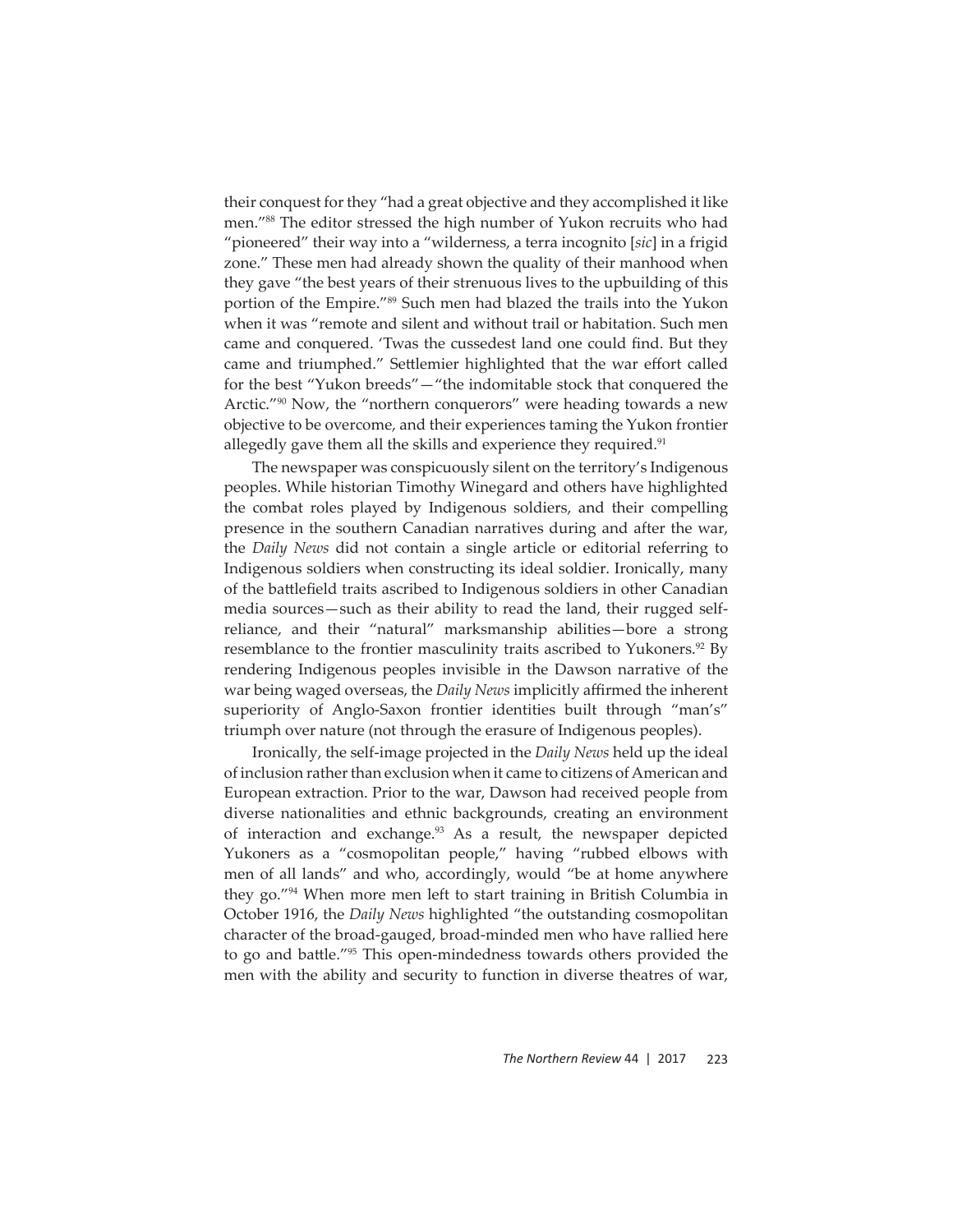in disparate units and exotic locales. While not a central component of their masculinity, Dawson's alleged "cosmopolitanism" was depicted as a distinctive attribute that made Yukon men more adaptable and dynamic than citizens of other Canadian communities.

The editorials and letters in the *Dawson Daily News* often made explicit comparisons between the men of the Yukon frontier and those from cities and rural communities in other parts of the Empire. In this way, a significant part of Yukon's frontier manliness was defined in relation to the supposed moral and physical weakness of the "older communities."96 The physique of Yukoners simply could not be matched by men from other regions. "Fresh from their callings of mining and other wholesome occupations," the *Daily News* noted, "these boys are developed in a way that many men of other realms cannot hope to attain."<sup>97</sup> As the Yukon Infantry Company started to take shape in Dawson, the paper reported that its men possessed resourcefulness and self-reliance "developed far beyond the degree to be found in men whose lives have been circumscribed by existence in small communities in the older world."98 As the last of the company left for training in British Columbia, the paper reported that with Commissioner Black went a "body of men" who for "mental and physical equipment and general all-around capacity for service cannot be excelled, if equaled, by any similar number to be found anywhere in the millions serving beneath the Union Jack."<sup>99</sup> Far more directly and insultingly, in June 1918 the editor of the *Daily News* wrote that "Other countries may have many slow, sluggish and inert specimens of manhood. But Yukon scarcely knows the weaker type."<sup>100</sup> The soldiers of the Yukon represented the type of manliness that could only be bred on the frontier. In sharp contrast, the paper noted, "city recruits have little if any such initiative and confidence."<sup>101</sup> As the territory's recruits marched off to war, Yukoners embraced their mental and physical superiority over men from the "older world" as a key component of their manliness.

Old did not mean weak, however, when it came to the men themselves. Age, specifically old age, played a prominent part in conceptions of the frontier manliness of Yukon men. While imagery of youth often dominated depictions of soldiers in the First World War, newspaper coverage in Dawson focused on men well into their adult years—likely reflecting the older median age of the community.<sup>102</sup> For example, the Dawson Amateur Football Association held a gathering of two hundred of its members at the RNWMP barracks on 4 November 1915. Amidst toasts to King and Country, masculine imagery ran rampant. In particular, the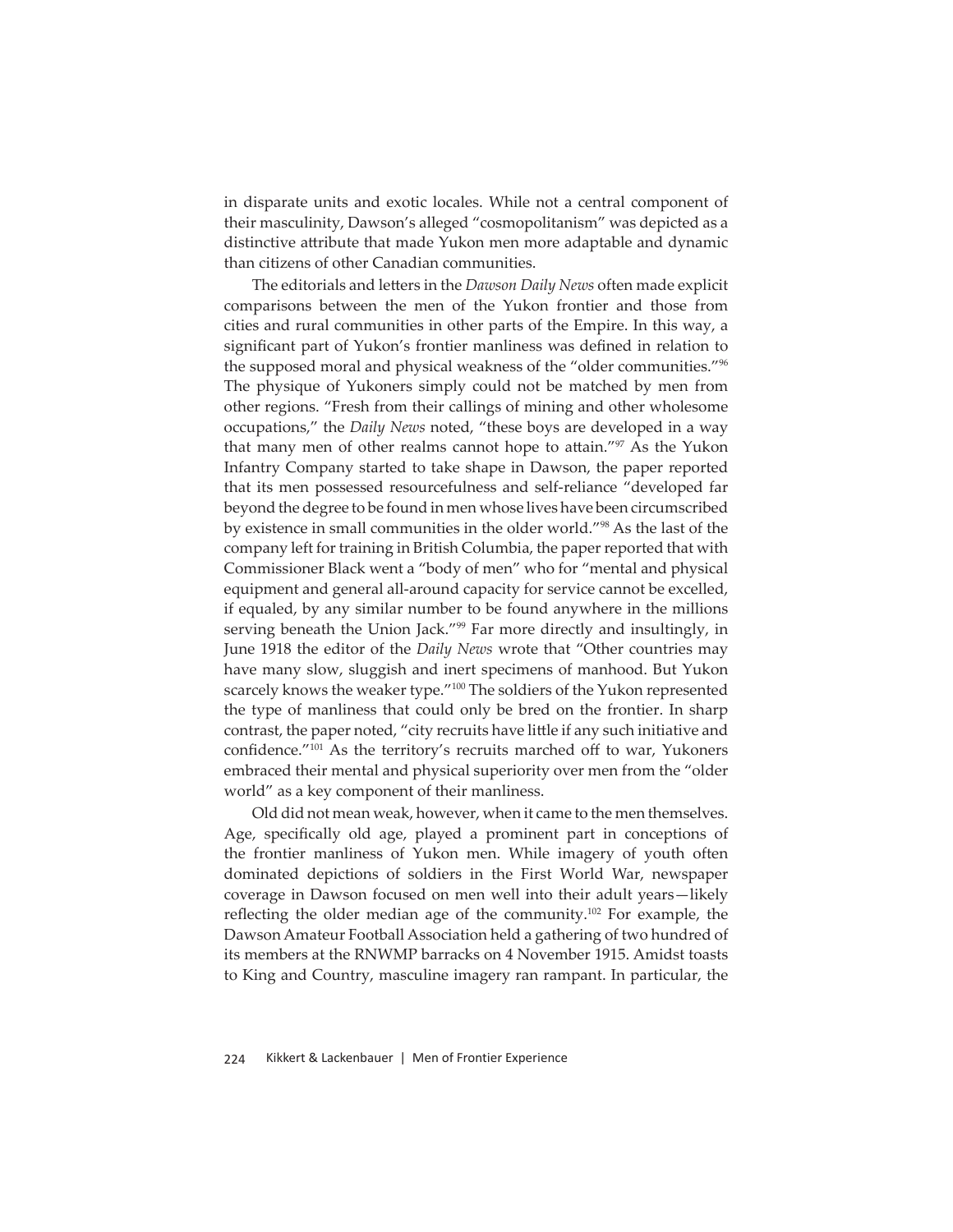men at the meeting argued that the unique qualities of Yukon men meant that they should be allowed to enlist at any age. RNWMP Sergeant Lewis McLaughlin argued "that there should be a special dispensation removing the age limit, as he knows that men of the north up to 80 can hit the bull'seye every time, and he saw what can be done by all ages in the caribou case."103 For a true Yukon man, age was not a detriment, but a positive an idea that seems to have been deeply ingrained in the Yukon psyche. Walter Edwards, an old-timer from the Mayo district, wrote a letter to Commissioner Black noting that he was "well over military age" and had a family, "but I think a sourdough near 50 is more than equal, physically, and far more useful than the average man of 30."104 In August 1916 John W. Hindson, "a pioneer of the Klondike of the vintage of '98," came into town from Scroggie Creek, and the newspaper commented that he had the right spirit and was still nimble enough. Hindson noted, "If I cannot endure quite so much hardship nor be quite so skookum as some of the younger fellows on the charge … probably I can be of service by stopping a bullet which otherwise would hit a more valuable younger man."105

In local newspaper coverage, advanced age only amplified the qualities of frontier manliness. When Commissioner Black spoke to a crowd of Dawsonites who had come to see off another group of the Yukon Infantry Company in October 1916, he exclaimed that:

> A good many of these men told the doctor, without smiling, that they were born in 1871, '72, '73. The doctor must have had in the mind the fact that many men are prematurely grey and prematurely bald. The fact that these men are not in many cases young men speaks well to their spirit … They have good judgment and they have been in difficult positions before and they have come through with colors flying every time. $106$

These ideas persisted through to the end of the war. For example, the *Daily News* reported in June 1918 that "the volunteer boys contained many who were not youngsters, yet they were of that hardy type which inspires every person who look upon them."<sup>107</sup> Older age connoted greater time on the frontier, thus signifying greater experience and maturity—traits that local narratives suggested made for reliable soldiers.

The soldier frontiersman of Yukon was, above all else, a self-reliant man. In October 1914, the *Daily News* profiled the volunteers of the Boyle contingent and concluded that "a finer body of men could not have been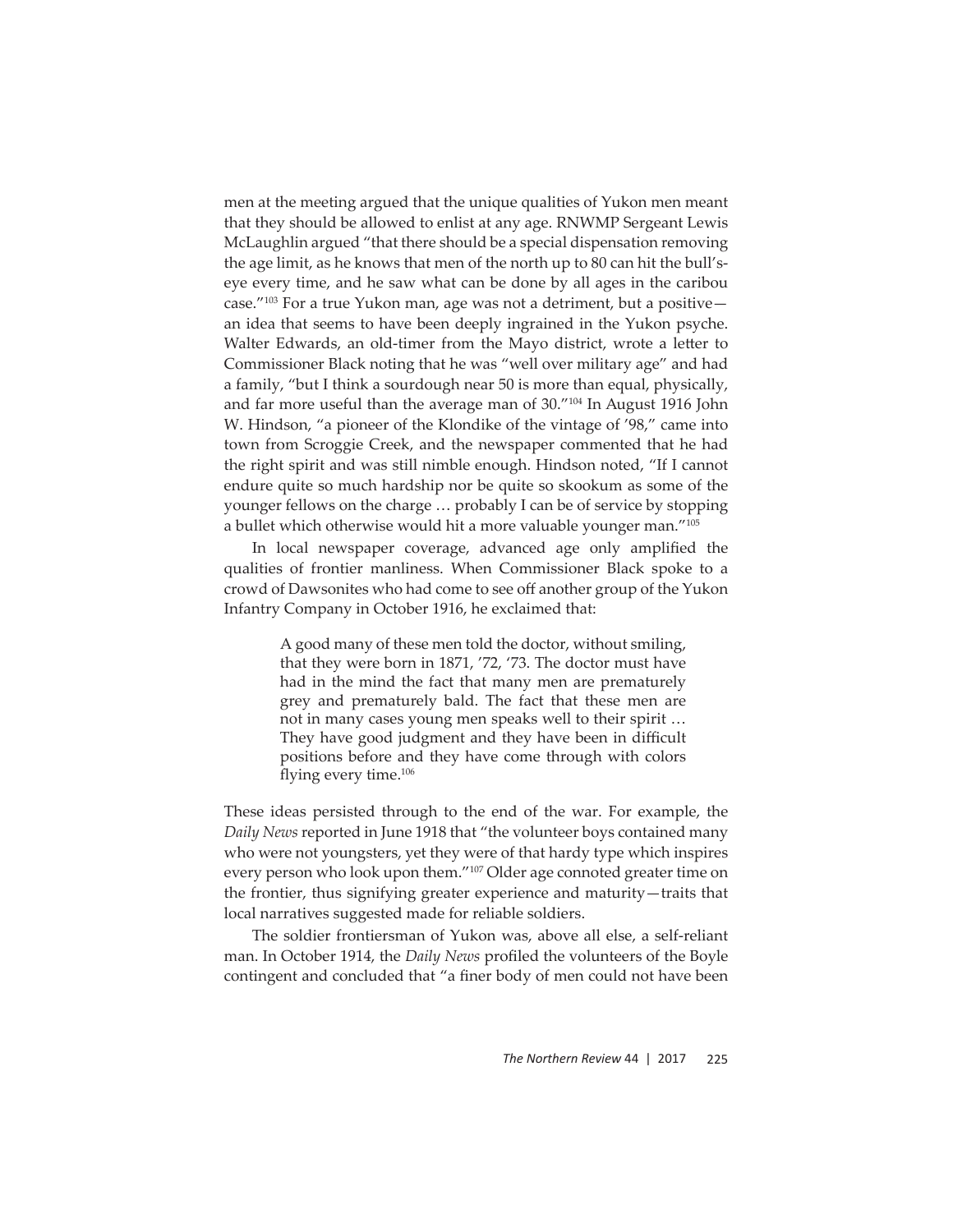selected … Trained in the ways of the frontier, possessed of those keen attributes of men who have shifted for themselves and who know the world, they may be depended on to give a good account of themselves."<sup>108</sup> On another occasion, the editor highlighted that "men who have traveled and have faced hardships and the exigencies of frontier life have evolved a confidence and adaptability that makes them invaluable in such great exploits as war. Particularly well fitted are they for such work as involved individual judgment and tasks where each man is thrown on his own resources."109 The Empire would be "fortunate indeed if all its men were as accustomed to hardships, and as experienced in exploits calling for self-reliance and initiative as these brave lads from Yukon."<sup>110</sup> They were men who had experience "facing and carrying out duties under strange and venturesome circumstances and with few or no companions," which provided "the men of the high north a peculiar sense of confidence." They could carry with them to the war the "initiative and the devilmay-care spirit which characterizes every frontiersman." Attached to this self-reliance and confidence was a "high average intelligence" and better judgment.<sup>111</sup> When Norman Watt joined the Yukon Infantry Company, Commissioner Black wrote to the paper that he was "a man of resource, tact and pluck, attributes which mark the genuine Yukoner and sourdough." Watt responded that he has chosen to go to the front with the Yukoners because he believed that there were "no more resourceful men in the world."112

Once Yukoners went into battle, the newspaper placed even more emphasis on their initiative and self-reliance. By January 1918, for instance, the paper claimed that the men of Boyle's battery had gained a reputation for "resourcefulness."113 In June 1918 it reported that the Germans had learned of the "mentality and resourcefulness of the northerner."114 After the men of the Yukon  $(17<sup>th</sup>)$  Motor Machine Company went into action at Amiens, the newspaper announced that, "For initiative and individual resource few, if any, can excel these men who hail from the last frontier."115 As the unit remained at the head of the Canadian advance in the last months of the war, the paper reiterated that "No men ever walked the earth who have more real pluck and initiative."<sup>116</sup>

#### **Archetypes of Frontier Masculinity**

The *Dawson Daily News* is fi lled with wartime stories that actively constructed and promoted the masculine identity rooted in daring and initiative. It soon became clear, for instance, that many of the men who rushed to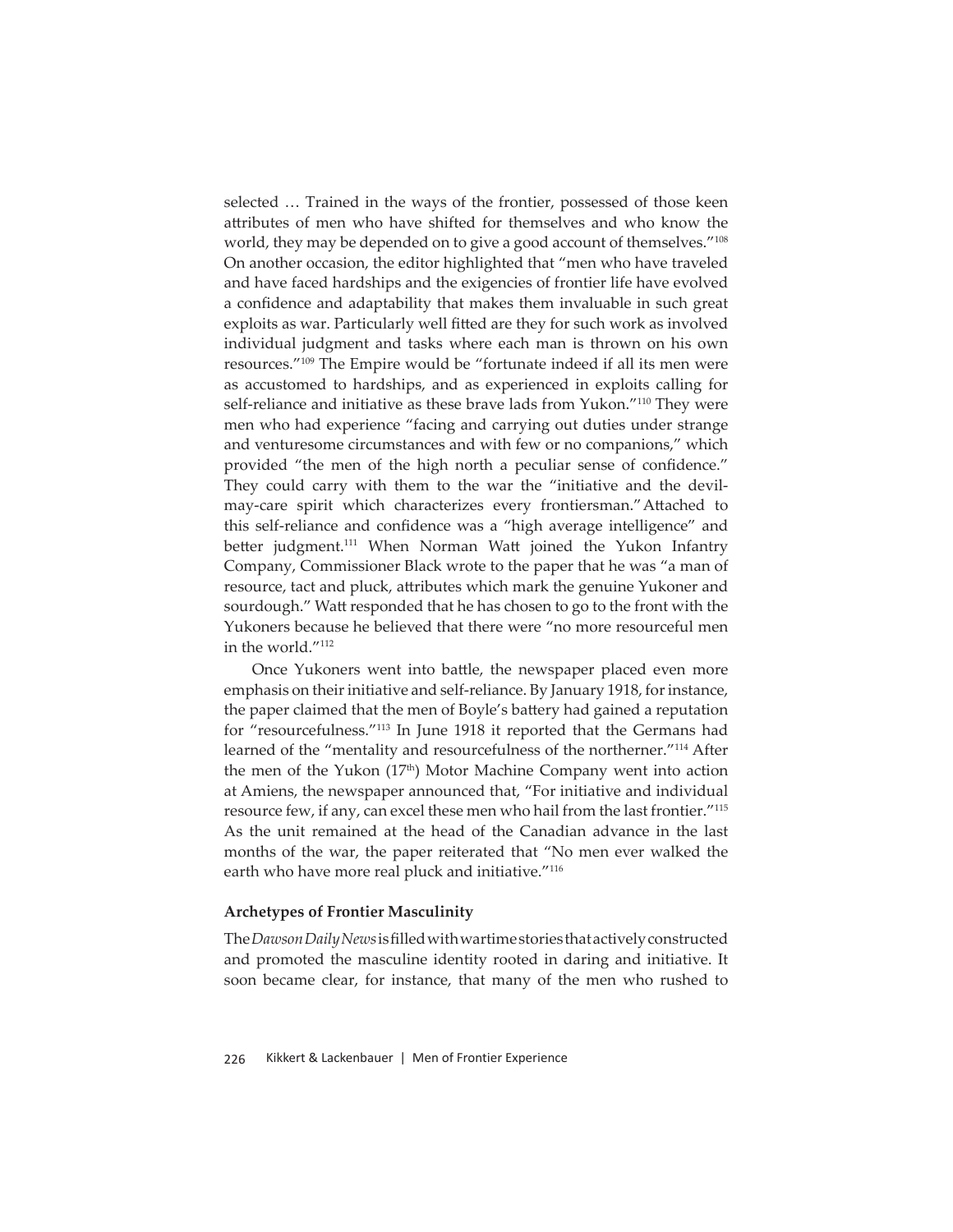join Boyle's Half Hundred in 1914 were single and left no dependants. Free from domestic constraints, they exemplified the quintessential, selfreliant frontiersman.<sup>117</sup> More dramatically, the journeys undertaken by some of the men to enlist provided unmistakable fodder for narratives that showcased their toughness, tenacity, and resolve. For example, miner Thomas Corville, a British veteran who had fought in South Africa and South America, could not afford passage on a steamship, so he walked the 571 kilometre overland route from Dawson to Whitehorse to enlist in September 1914.118 In 1916 prospector-trappers William Annett and W.C. Keddy, who lived on Herschel Island, mushed hundreds of kilometres down the Porcupine River to enlist.<sup>119</sup> When former boxer Frank Britton heard that volunteers were gathering in Dawson while away from the community prospecting, the "old time ring general … threw down the gold pan and locked the cabin door, and hiked out alone across the hills one hundred miles to Dawson."120 Veteran prospector William "Bill" Forbes, his "martial spirit" awakened by the "call to arms," had been "away from civilization for over a year" before he marched on snowshoes from his camp north of Leigh to Whitehorse in the dead of winter: a total of 966 kilometres.121 These feats of endurance proved that Yukoners were willing to go to great lengths to "do their bit" for "king and country."

Many of the men featured in the *Daily News* could have stepped out of a Kipling story—perhaps none more so than Andrew Hart. Born in Scotland, he served in Egypt in 1882 before he immigrated to Canada and found work as a ship's officer off Nanaimo. He ventured to the Yukon in 1894 and participated in the gold rush. At the outbreak of the Boer War, he rushed to enlist with the Lovat Scouts and served overseas. After his return, he established a unit of the pan-imperial Legion of Frontiersmen in Dawson to promote patriotism, comradeship, and preparedness on the frontier. Although in his forties in August 1914, he immediately enlisted for service in the First World War.<sup>122</sup> Hart initially joined Boyle's detachment, but grew impatient with waiting in British Columbia so he left to serve with the British  $25<sup>th</sup>$  (Legion of Frontiersmen) Battalion, Royal Fusiliers, which was bound for East Africa. The battalion largely consisted of older men (its motto was "Old and Bold") from the frontiers of the Empire. Amongst its ranks was sixty-four-year-old Frederick Selous, the famous big game hunter who had spent time in the Yukon (and upon whom Rider Haggard had based his famous character Allan Quartermain),<sup>123</sup> as well as RNWMP member Charley Phillips from Dawson and other former Yukoners.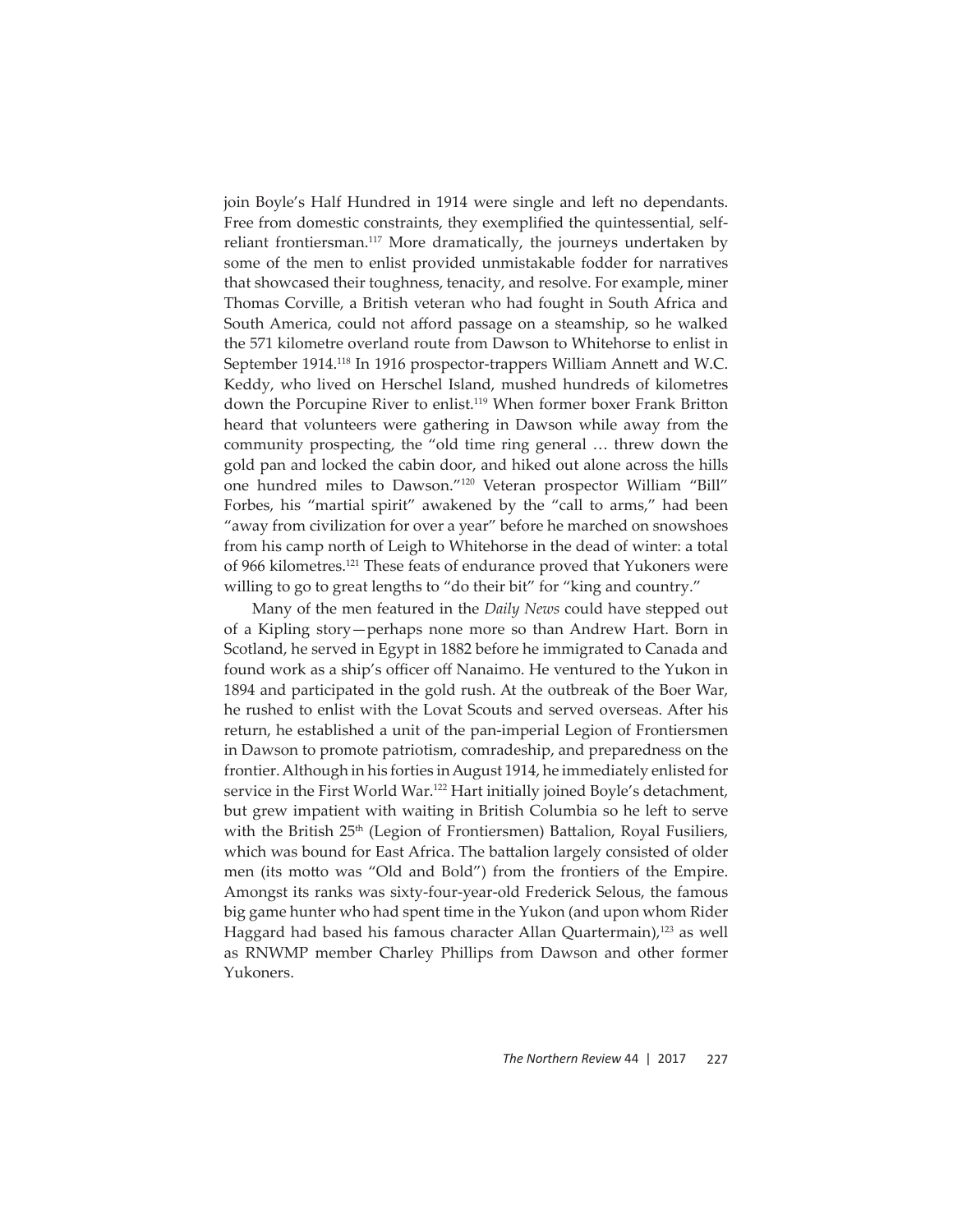The descriptions of the conflict in East Africa that these men sent to the *Daily News* provided Yukoners with some of their personal stories of the war. They depicted a frontier setting where the Prospector-Soldier's unique skills could be exercised to their fullest extent and reinforce the ideals of frontier manliness. Hart presented an image of outnumbered British frontiersmen fighting in a tough terrain, with oppressive heat and constant enemy sniping, $124$  and wrote about his experiences as a scout. $125$ George Battersby, a soldier of the  $25<sup>th</sup>$  with friends in Dawson, explained that the unit operated in "limitless bush country," where the frontiersmen conducted "guerilla warfare with the devil's hordes." This was a war of ambushes, where lions and leopards posed constant threats. Battersby described a typical operation:

> Lying out all night concealed by the long grass and thick bush and cactus, speaking in whispers and hardly daring to move, all lying in expectation of a German patrol which our scouts have reported being in the vicinity; with magazines charged to the full capacity, machine guns in position and bayonets fixed for a final rush, is the sort of exciting life a soldier leads on active service in this portion of the empire's battlefield.<sup>126</sup>

In another letter, Battersby discussed that "the sound of the weird howl of a hyena or the yell of a jackal, or the harsh shrill call of a nightbird is a relief to that silence which a man can almost feel in the night in the African bush," where Indigenous soldiers serving the Germans, shrouded in animal skins, lurked in the shadows.<sup>127</sup>

According to the *Daily News*, Charley Phillips was the first Dawsonite killed in action during the war, and the story of his demise was wrapped up in ideals of frontier manliness.<sup>128</sup> A report from Andy Hart explained that Phillips had rode out of camp leading a small patrol, only to be ambushed by a far larger force of German Askaris who had killed the Yukoner and his men and then proceeded to mutilate their bodies. The paper ran the story under the headline, "Fearless Yukoner made a game stand against great odds."<sup>129</sup> Battersby also wrote to the paper about Phillips's death in December, which published the news under the headline, "Sixty Ugly Wounds in Klondiker: Dawson Soldier Frightfully Cut Up by African Savages." He reported that Phillips was "horribly mutilated by the Natives," being stabbed sixty-six times. A letter from Phillips's commanding officer, Major John S. Leitch, to the deceased's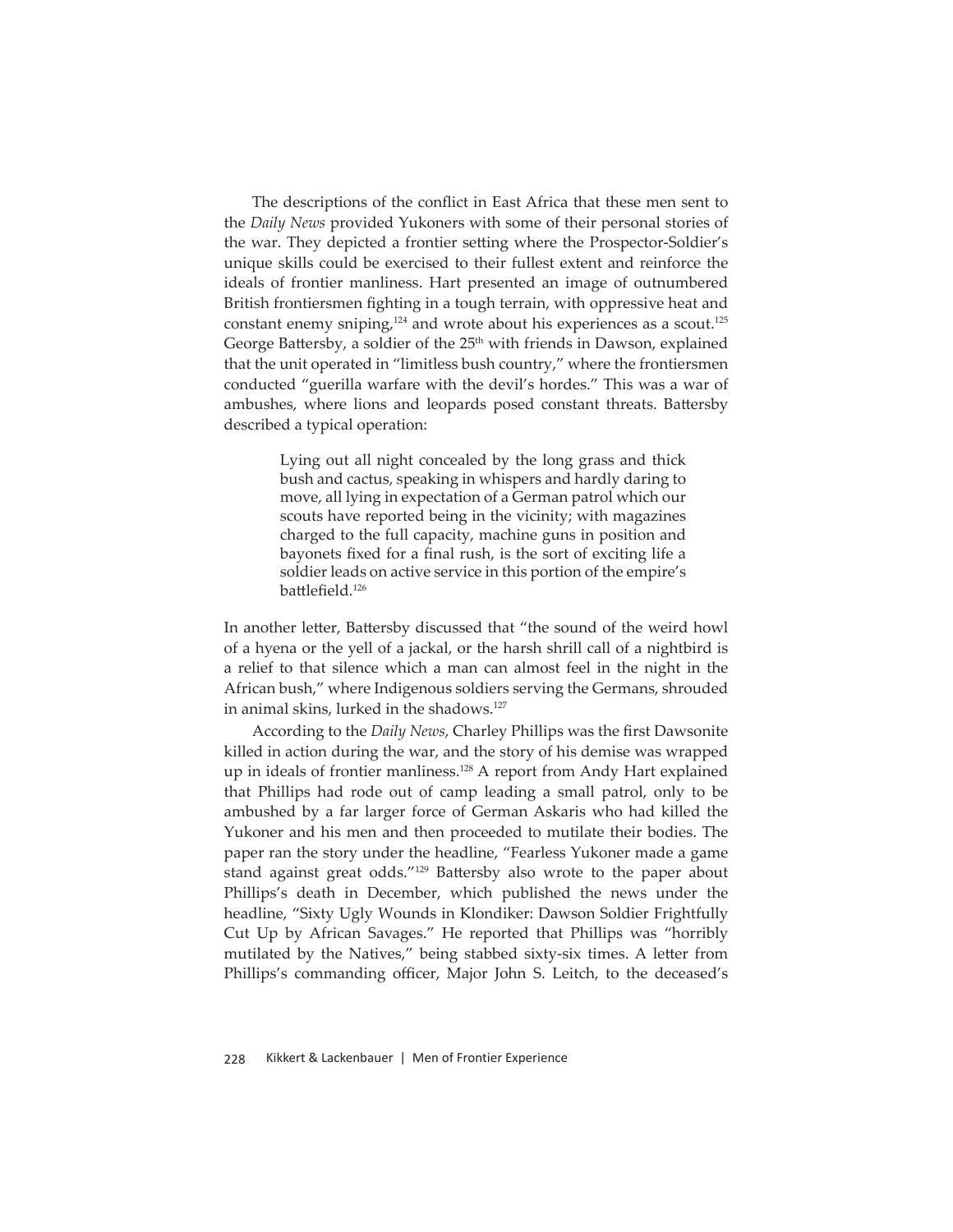mother, Mary Lessels, told a different story, noting that the Yukoner had been killed while leading a charge against a larger body of men and that all the corpses with the exception of Phillips's had been mutilated. "In your son's case they had appreciated his great bravery," Leitch reassured her, "for he lay just where he fell, and had not been touched in any way." The major stressed that Phillips "was my best sergeant" and would have been made an officer had he survived.<sup>130</sup> These testimonies, unmistakably evoking a far-flung imperial frontier, reinforced the ideals of frontier manliness for the readers of the *Daily News*.

When Yukoners finally made it into action on the Western Front, stories of their exploits confirmed the image of the Prospector-Soldier in the pages of the *Daily News*. The commanding officer of Boyle's battery, Captain Harry Meurling (who was born in Sweden and had no Yukon connection before the war), noted that his men "have shown the same enduring qualities, the same kindly helpfulness towards each other and strangers, the same fortitude and fighting spirit, the same resourcefulness and love of fair play that characterizes the country from whence they came."<sup>131</sup> These ideas persisted to the end of the war. After his men finally saw action in the summer of 1918, Commissioner/Captain Black stressed that "there were no finer men in the Canadian corps and that is saying a great deal. They were self-reliant and capable, adapting themselves quickly to all situations."132 The *Daily News* used a story about the role of the Yukoners of the 2nd Motor Machine Gun Brigade in the capture of the village of Aurillers to validate these assessments and prove the superiority of the Prospector-Soldier. In this intense battle, the newspaper reported, the Yukoners took only twelve casualties, while a French battalion of 900 emerged with only twenty men. "Resource, initiative, good judgment, good training, good command and real fighting ability no doubt added to the Yukoners' success."133 This summed up the newspaper's view of Yukon soldiers' contributions to the war effort more generally.

#### **Conclusions**

From the onset of the war, the *Dawson Daily News* created an idealized image of the Yukon Prospector-Soldier and imbued him with qualities of imperial frontier manliness that reflected local self-identities. By mobilizing traits born of Yukon's particular environmental and social conditions, newspaper coverage forged a distinctive image of the Yukonerat-arms that not only reaffirmed how Yukoners wished to see themselves but also what they considered to be the ideal traits of military masculinity.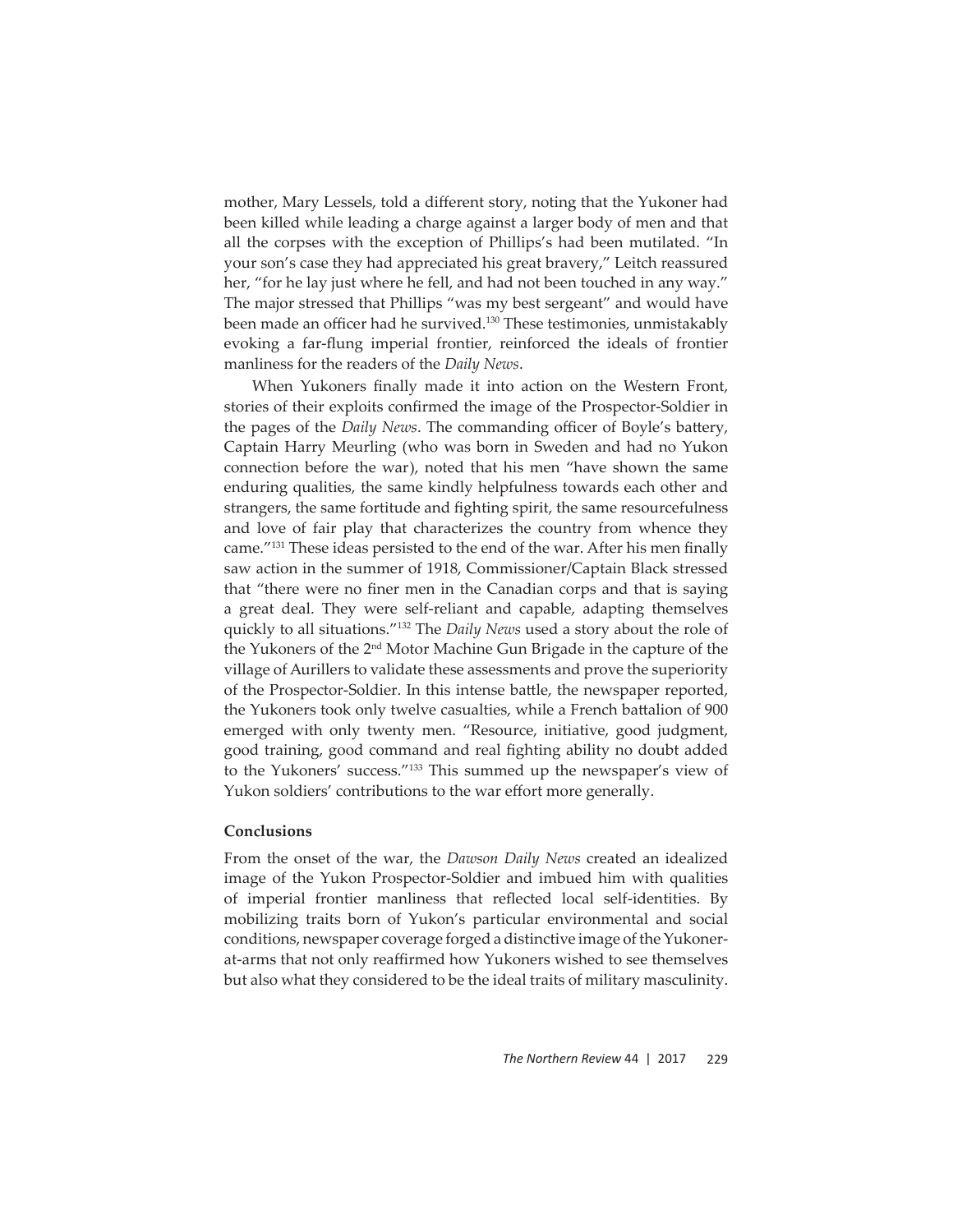As Yukon's soldiers reflected on their efforts on the Western Front after the war's end, it was as if the image of the Prospector-Soldier had been animated from the pages of the *Daily News* and carried into battle. Lt. Jack MacLennan of the 2<sup>nd</sup> Canadian Motor Machine Gun Brigade offered an unmistakable example. "The Yukoners had something which no other soldiers there possessed," he boasted. "They were far ahead in initiative, originality and self-reliance. It seemed the life on the frontier gave them this, and another thing was that men who launch into the great West and the North of that peculiar breed capable of taking care of themselves and undertaking new and trying duties with perfect confidence."<sup>134</sup>

By resurrecting masculine stereotypes that reminded Yukon men of their "superior" traits, borne of the frontier and the Stampeder mystique, the *Dawson Daily News* could use local experience to preordain their successes on the battlefield. To do so, the newspaper extolled the virtues of self-reliance—and also overlooked the structural changes that had occurred in Dawson society since the end of the gold rush. As Coates and Morrison have pointed out, the first decade of the twentieth century saw a transformation of the nature of gold mining from the days of the individual prospector and placer miner venturing deep into the frontier to strike it rich, to the introduction of large-scale, mechanized operations. By the time of the war, local realities meant that the dominant "symbol of the gold fields was not the pan but the dredge."<sup>135</sup> Most Dawson minersincluding almost all of the men who enlisted for Boyle's battalion - worked in a group setting. The onset of the war, however, encouraged a return to the frontier identities associated with the earlier gold rush era, not the age of industrial mining driven by financiers and global market forces.

Despite the lack of violence or militarism in the history of the Klondike gold rush or the mining activities that followed, the *Dawson Daily News* channelled the Yukon's concept of frontier manliness into military prowess. The Yukon frontiersman was cast as a patriotic member of the Empire who was eager to volunteer, prepared for battle, and admirably suited to endure the arduous realities of combat. Thus, the newspaper used frontier masculinity to construct for Yukoners a more potent role than their small numbers otherwise might have allowed. The frontier had turned them into superior men and they would be superior soldiers. They were the kind of men who would thrive on the battlefield, be it the jungles of East Africa or the trenches of the Western Front. The way they depicted their masculinity underlined how they understood warfare—the need for self-reliant men to break the stalemate in France, men of frontier experience.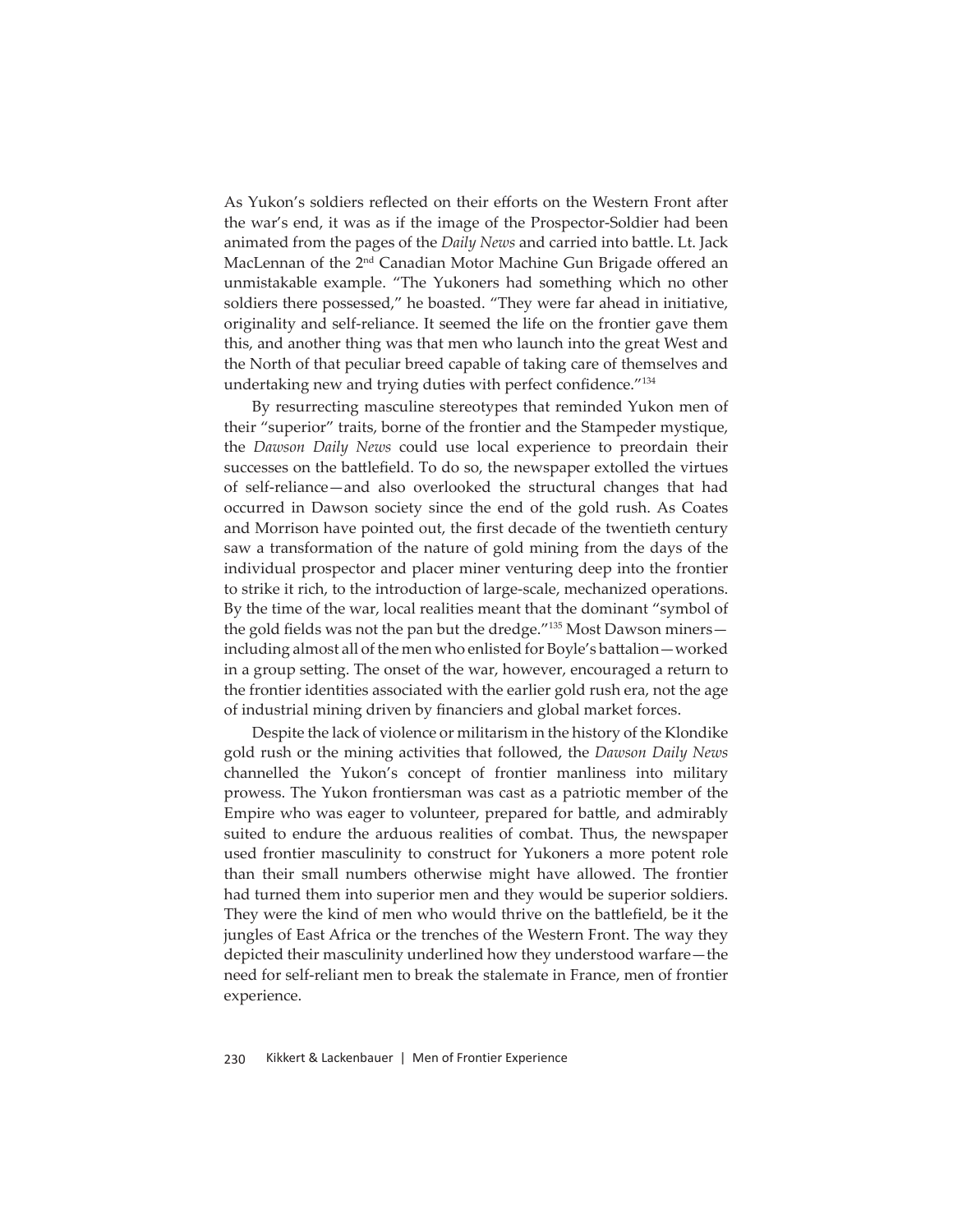The notion of an individualistic prospector-miner pursuing simple self-interest on the wild fringes of North America could no longer resonate with the masculine ideal of the Prospector-Soldier. Men on the frontier, who did not want to enlist or fight, faced public ridicule in the Yukon, just as they did in the rest of Canada. Narrow self-interest and the dream to "strike it rich" on the frontier did not fit with the context of a nation and Empire at war. True frontiersmen would enlist immediately, applying their rugged individual skills to the communal, imperial efforts on new military frontiers abroad. When Yukon men did not sign up for military service, Commissioner Black sent personal letters to those he thought were eligible and chastised them for their choice. Enlisting was "a matter of individual manhood," Black argued. "Each must decide for himself whether or not he will play the part of a man."<sup>136</sup> Those who did not enlist were derided as "pink tea boys"<sup>137</sup> - the antithesis of frontier masculinity.

For those men who did enlist as Prospector-Soldiers out of the Yukon, their frontier masculinity was confirmed—wherever the war took them. When the London-based *Daily Mail* interviewed Sgt. James Christie of the Princess Patricia's Canadian Light Infantry in December 1916, it tied his martial skills directly to his pre-war experiences in the Yukon. Born in Scotland in 1874, Christie eventually moved to Manitoba from where he joined the gold rush to Dawson in 1898. He remained in the territory after the rush, working as a guide and professional hunter. The *Daily Mail* reporter noted that Christie had been an "erstwhile Yukon guide, trapper and gold hunter" and looked the part. While on a trapping expedition in October 1909, Christie was severely mauled by a grizzly bear—and bore the scars on his head and wrists. "An out of doors man—the simplicity, the directness, the fearlessness, the indescribable 'open air' quality is his—those twenty-five or thirty years up in the Yukon and in the clean, cold spaces of the far Canadian northland have made him theirs," the story told. "They took the Perthshire boy and of him made a soldier of their own." The British reporter noted that Christie had fought a grizzly bear single-handed and won. The injuries he sustained, however, forced him to return to Manitoba to work in the civil service. The man's spirit, however, never left the frontier. He missed the outdoors, the "trail of the lonesome pine, the camp fire, the virgin solitudes of the northwest, the great drilling camp wherein fighting fitness is the product of combat with natural forces, wherein man learns to scorn all that is artificial, all that is pretentious and vain, where he learns deep secrets from great Nature and breathing deeply of her, cold and clean and man-making, finds horizons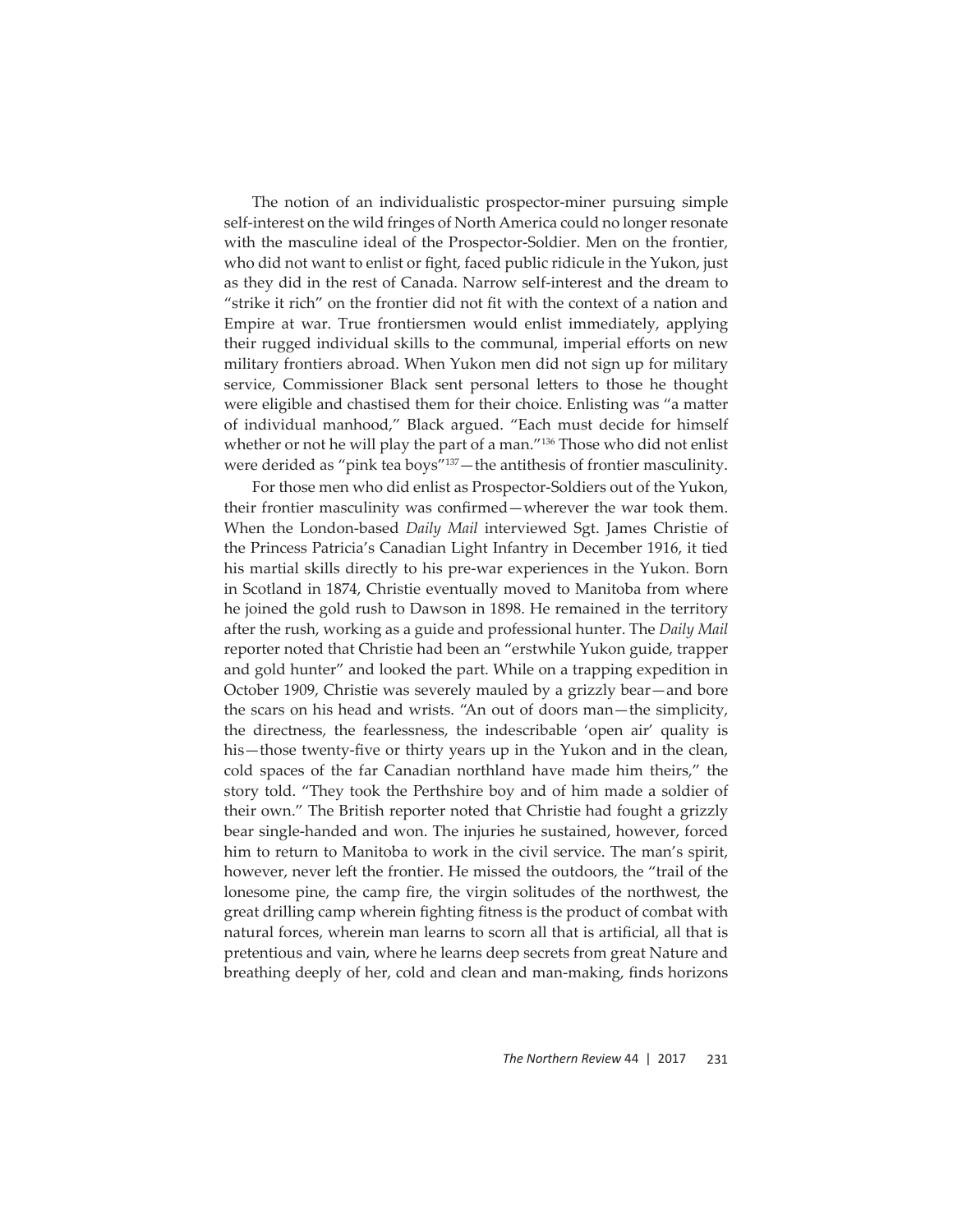bounded by office desks stifling and small." Christie explained that his "training ground was the Yukon," which had made him a "veteran in endurance of hardness."138 Such a depiction of frontier manliness would have been at home in any of the literature on the imperial adventurer and the soldier-hero published over the previous two decades.

# **Authors**

**Peter Kikkert** is a professor of public history at Sheridan College in Ontario.

**P. Whitney Lackenbauer** is professor of history at St. Jerome's University (University of Waterloo) in Ontario.

#### **Notes**

- 1. After the *Dawson Daily News* changed owners in 1908, the paper used "Dawson News Publishing Company" to head its editorial page, never revealing who was authoring its editorials. During the war, the paper was organized and administered by Arthur Hazelton Dever, Charles Settlemier, Harold Malstron (all American citizens at birth), and Otto Frederick Kastner (a British citizen). Settlemier completed the majority of editorials. Edward Bush, "The Dawson Daily News: Journalism in the Klondike," *Canadian Historic Sites: Occasional Papers in Archaeology and History, No. 21*, accessed Apr 2016, http://parkscanadahistory.com/series /chs/21/chs21-3c1. htm.
- 2. Editor, "Prospector-Soldiers," *Dawson Daily News*, 8 Jul 1916.
- 3. John M. MacKenzie, "The Imperial Pioneer and Hunter and the British Masculine Stereotype in late Victorian and Edwardian Times," in *Manliness and Morality*: *Middle-Class Masculinity in Britain and America, 1800–1940*, ed. J.A. Mangan and James Walvin (Manchester: Manchester University Press, 1987), 176–198 at 178 and 181.
- 4. J.A. Mangan and James Walvin, "Introduction," in Mangan and Walvin, *Manliness and Morality*, 1–6 at 3.
- 5. R.W. Connell, *The Men and the Boys* (Berkeley: University of California Press, 2000), 11. For more on these themes, see R.W. Connell, *Masculinities* (Berkeley: University of California Press, 1995), 76; and R.W. Connell, *Gender* (Cambridge: Polity Press, 2002).
- 6. Graham Dawson, "The Blond Bedouin: Lawrence of Arabia, Imperial Adventure and the Imagining of English-British Masculinity," in *Manful Assertions: Masculinities in Britain since 1800*, ed. Michael Roper and John Tosh (London: Routledge, 1991), 113–144 at 118. See also Graham Dawson, *Soldier Heroes: British Adventure, Empire and the Imagining of Masculinities* (London: Routledge, 1994), 167–190.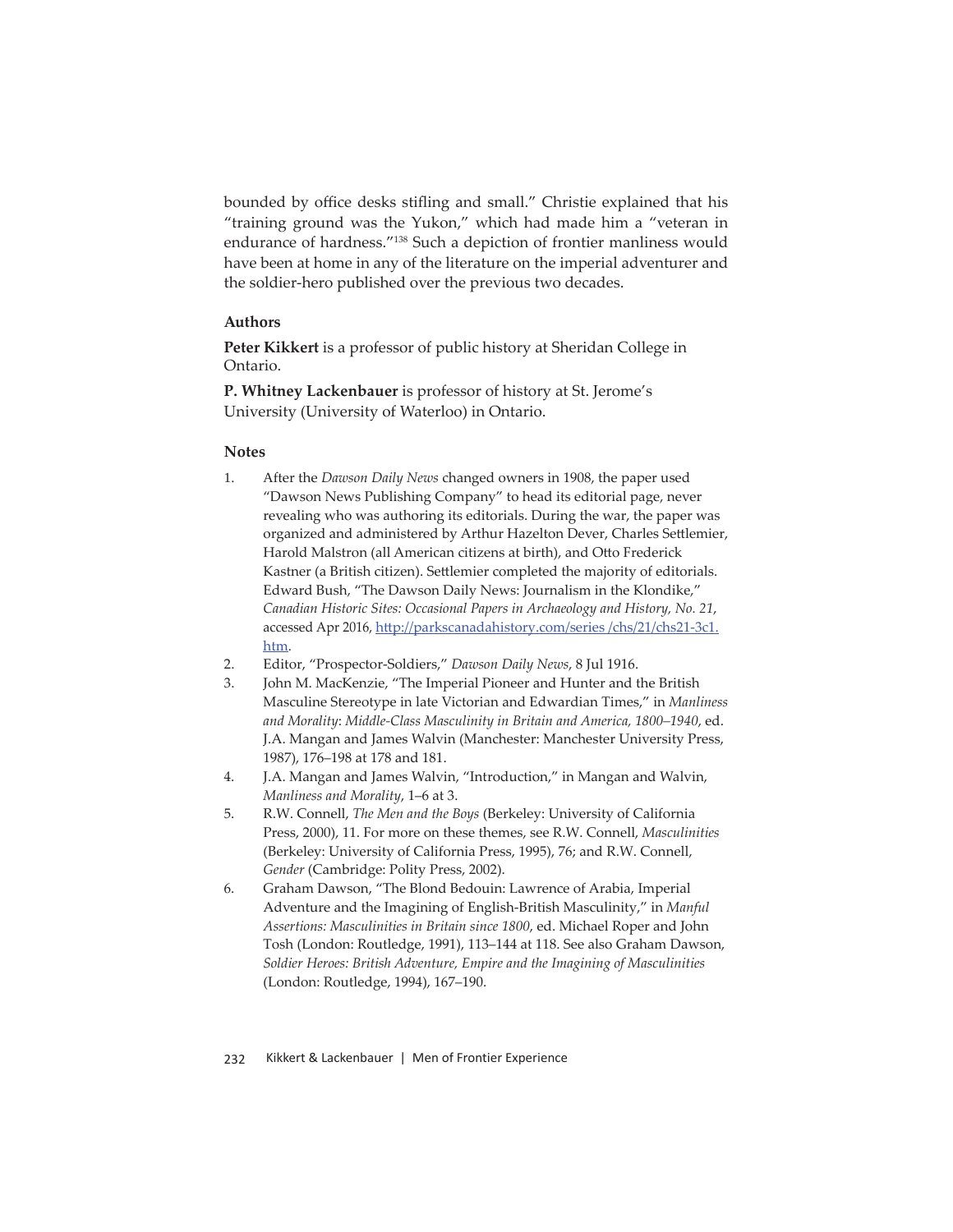- 7. Rachel Woodward, "Locating Military Masculinities," in *Military Masculinities: Identity and the State*, ed. Paul Higate (London: Praeger, 2003), 46
- 8. Richard Nile, "Editorial," *Journal of Australian Studies* 20, no. 49, 1996: 1–3 at 1. The works in Lynette Russell's collection also present frontiers as transformative and creative spaces. Lynette Russell, ed., *Colonial Frontiers: Indigenous-European Encounters in Sett ler Societies* (Manchester: Manchester University Press, 2001). Along these lines see, Robert Hogg, *Men and Manliness on the Frontier: Queensland and British Columbia in the Mid-Nineteenth Century* (Basingstoke: Palgrave Macmillan, 2012); and Ann Laura Stoler, *Race and the Education of Desire: Foucault's History of Sexuality and the Colonial Order of Things* (Durham: Duke University Press, 1995).
- 9. Historian Robert Rutherdale has used newspaper editorials and accounts to explore masculinity in several Canadian communities during the First World War. He argues that depictions of masculinity in these sources offer "some measures of the style and metaphorical frames through which local perceptions take shape, apart from readers' individual sensibilities." Robert Rutherdale, *Hometown Horizons* (Vancouver: University of British Columbia Press, 2004), 54–55.
- 10. Rachel Woodward has made a similar argument in terms of military masculinities. Woodward, "Locating Military Masculinities," 46. See also P. Whitney Lackenbauer, "Guerillas in Our Midst: The Pacific Coast Militia Rangers, 1942–1945," *BC Studies* 155 (Autumn 2007): 31–67, particularly at 46–48.
- 11. See, for instance, John Tosh, *A Man's Place: Masculinity and the Middle-Class Home in Victorian England* (London: Yale University Press, 1999); E. Anthony Rotundo, *American Manhood: Transformations in Masculinity from the Revolution to the Modern Era* (New York: Basic Books, 1993); Mary Poovey, *Uneven Developments: The Ideological Work of Gender in Mid-Victorian England* (London: Virago Press, 1989); J.A. Mangan, *Athleticism in the Victorian and Edwardian Public School: The Emergence and Consolidation of an Educational Ideology* (London: Frank Cass, 2000); Mangan and Walvin, *Manliness and Morality; Mark C. Carnes and Clyde Griffen, "Introduction,"* in *Meanings for Manhood: Constructions of Masculinity in Victorian America*, ed. Mark C. Carnes and Clyde Griffen (Chicago: University of Chicago Press, 1990); Jock Phillips, *A Man's Country: The Image of the Pakeha Male* (Auckland: Penguin, 1987); Margot Fry, Tom's Letters: The Private World *of Thomas King, Victorian Gentleman* (Wellington NZ: Victoria University Press, 2001).
- 12. John Tosh, "Masculinities in an Industrializing Society: Britain, 1800–1914," *Journal of British Studies* 44, no 2 (2005): 330–342 at 331–332. See also John Tosh, *Manliness and Masculinities in Nineteenth-Century Britain* (Harlow: Pearson Longman, 2005), 22, 31, 34; Jessica Meyer, *Men of*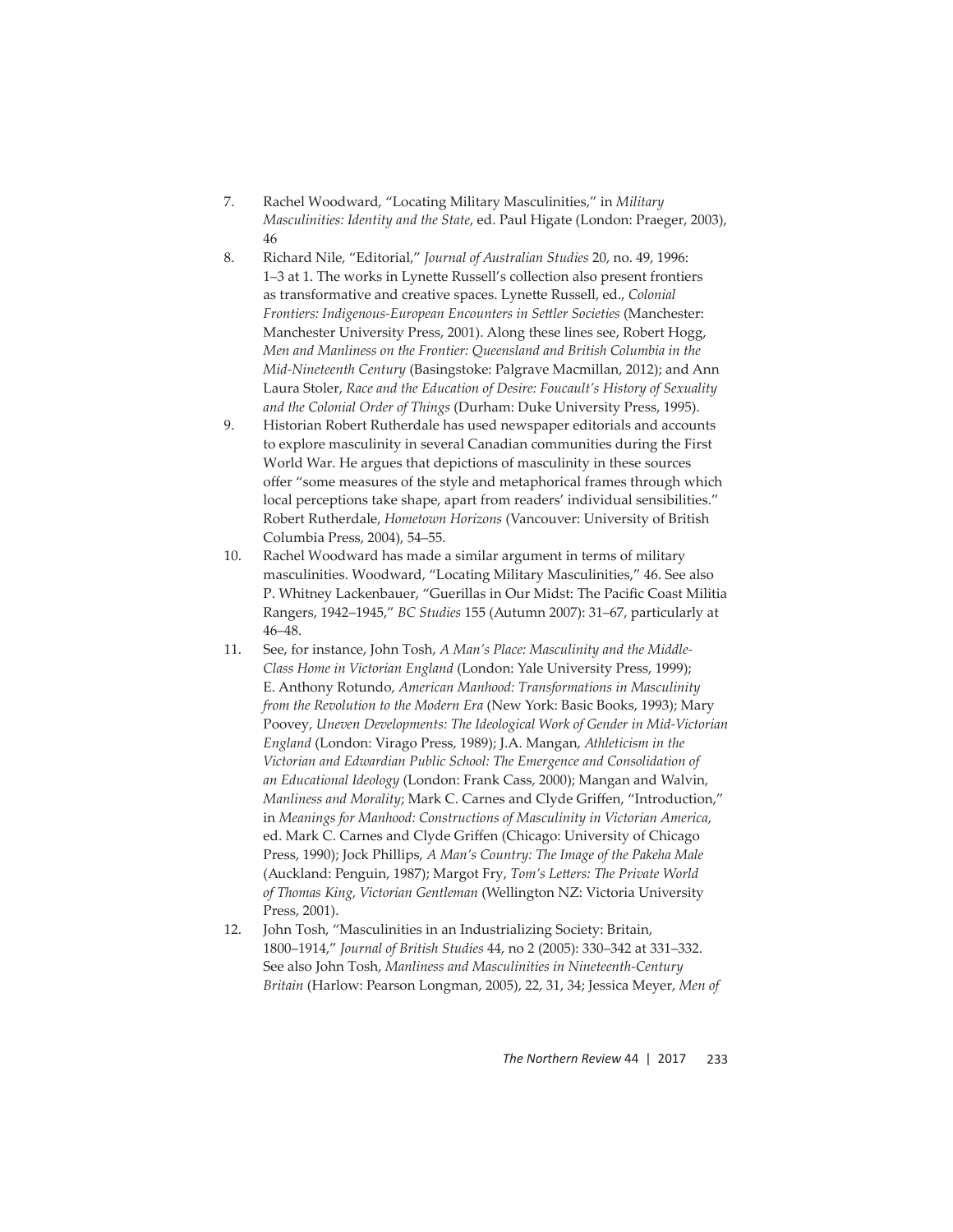*War: Masculinity and the First World War in Britain* (Basingstoke: Palgrave Macmillan, 2009), 6; and Wally Seccombe, "Patriarchy Stabilized: The Construction of the Male Breadwinner Norm in Nineteenth-Century Britain," *Social History* 2, vol. 1 (January 1986): 53–76. For the Canadian context, see Nancy Christie, *Engendering the State: Family, Work, and Welfare in Canada* (Toronto: University of Toronto Press, 2000).

- 13. See Ronald Hyam, "The British Empire in the Edwardian Era," in *The Oxford History of the British Empire*, ed. Judith Brown and Wm. Roger Louis (Oxford: Oxford University Press, 1999), 47–63. As Tosh has argued, anxieties about masculinity and empire were closely entwined in this era. Tosh, *Manliness and Masculinities in Nineteenth-Century Britain.*
- 14. Tosh, *Manliness and Masculinities in Nineteenth-Century Britain*, 22, 31, 34.
- 15. Jessica Meyer, *Men of War: Masculinity and the First World War in Britain* (Basingstoke: Palgrave Macmillan, 2009), 5–6.
- 16. Hyam, "The British Empire in the Edwardian Era," 51; and Max Jones, *The Last Great Conquest: Captain Scott's Antarctic Sacrifice (Oxford: Oxford* University Press, 2003), 12, 245–251.
- 17. Mike O'Brien, "Manhood and the Militia Myth: Masculinity, Class and Militarism in Ontario, 1902–1914," *Labour* 42 (1998): 115–41 at 118. See also, Geoffrey Hayes and Kirk W. Goodlet, "Exploring Masculinity in the Canadian Army Officer Corps," *Journal of Canadian Studies* 48, no. 2 (Spring 2014): 40–69.
- 18. Mark Moss, *Manliness and Militarism: Educating Young Boys in Ontario for War* (Toronto: Oxford University Press, 2001), 6, 13–15, 20.
- 19. John Tosh, "Domesticity and Manliness in the Victorian Middle Class," in *Manful Assertions: Masculinities in Britain Since 1800*, ed. Michael Roper and John Tosh (London: Routledge, 1991), 44–73 at 67–68. See also Tosh, "Masculinities in an Industrializing Society: Britain, 1800–1914."
- 20. Meyer, *Men of War*, 5–6. On the image of the soldier hero, see George Mosse, *The Image of Man: The Creation of Modern Masculinity* (Oxford: Oxford University Press, 1996), 181–183. On the imperial adventurer, see Martin Green, *Deeds of Adventure, Dreams of Empire* (London: Routledge and Kegan Paul, 1980), 31–35; John MacKenzie, "Introduction: Popular Imperialism and the Military," in *Popular Imperialism and the Military, 1850–1950*, ed. John MacKenzie (Manchester: Manchester University Press, 1992), 1; and Graham Dawson, *Soldier Heroes: British Adventure, Empire and the Imagining of Masculinities* (London: Routledge, 1994). See also Anne McClintock, *Imperial Leather: Race, Gender and Sexuality in the Colonial Contest* (New York: Routledge, 1995); and Mrinalini Sinha, C*olonial Masculinity: The "Manly Englishman" and the "Eff eminate Bengali" in the Late Nineteenth Century* (Manchester: Manchester University Press, 1995).
- 21. Historian Linda Colley has stressed the importance of the frontier in British history and encouraged historians to explore how different Britons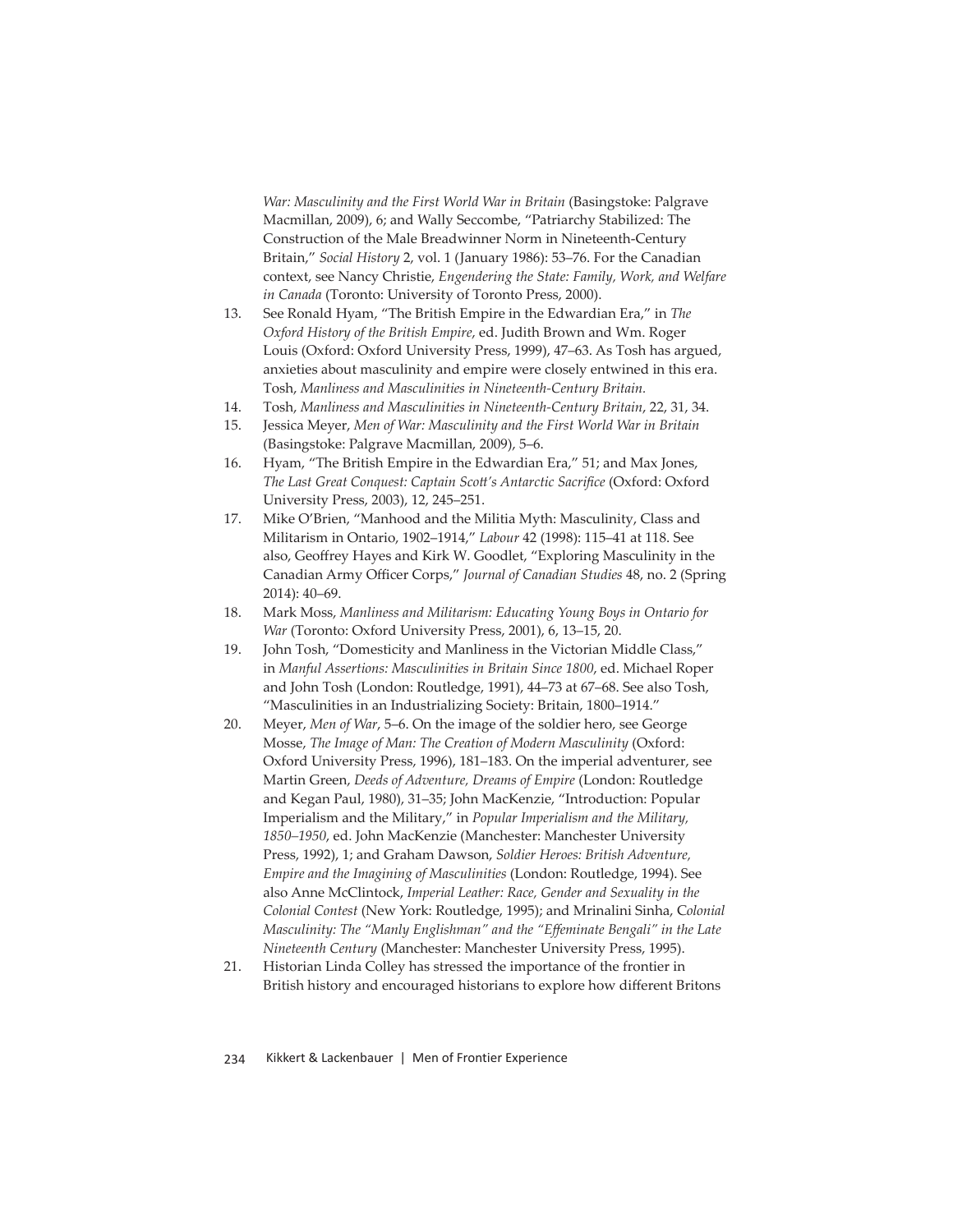experienced and understood the concept. Linda Colley, "The Significance of the Frontier in British History," in *More Adventures with Britannia: Personalities, Politics and Culture in Britain*, ed. William Roger Louis (Austin: University of Texas Press, 1998), 13–27 at 16. See also John M. MacKenzie, "The Imperial Pioneer and Hunter," in Mangan and Walvin, *Manliness and Morality*, 176–198; John Tosh, *Manliness and Masculinities in Nineteenth-Century Britain* (Harlow: Pearson Longman, 2005); and Richard Phillips, *Mapping Men and Empire: A Geography Adventure* (London: Routledge, 1997). For an overview of this period in the Australian context, see Angela Woolacott, "Frontier Violence and Settler Manhood," *History Australia* 6, no. 1 (2009): 11.1–11.15 and Martin Crott y, *Making the Australian Male: Middle-Class Masculinities 1870–1920* (Melbourne: Melbourne University Press, 2001).

- 22. MacKenzie, "The Imperial Pioneer and Hunter," 176–198; Allen Warren, "Popular Manliness: Baden-Powell, Scouting and the Development of Manly Character," in Mangan and Walvin, *Manliness and Morality*, 199–216
- 23. Tosh, "Masculinities in an Industrializing Society: Britain, 1800–1914," 340.
- 24. George Nathaniel Curzon, *Frontiers* (Oxford: Clarendon Press, 1907), 8 and 57 et passim.
- 25. Curzon, *Frontiers*, 56.
- 26. RSS Baden-Powell, *Scouting for Boys* (London, 1908), 3. See also Allen Warren, "Popular Manliness: Baden-Powell, Scouting and the Development of Manly Character," in Mangan and Walvin, *Manliness and Morality*, 199–216.
- 27. Mangan and Walvin, "Introduction," in *Manliness and Morality*, 1–6 at 3; and MacKenzie, "The Imperial Pioneer and Hunter," 177. For examples of scholarship detailing the spread of these ideals, see J.S. Bratton, *The Impact of Victorian Children's Fiction* (London: Croom Helm, 1981); Bradley Deane, *Masculinity and the New Imperialism: Rewriting Manhood in British Popular Culture, 1870–1914* (Cambridge: Cambridge University Press, 2014). For an example of the literature that disseminated the idea of frontier manliness, see F.C. Selous, *African Nature Notes and Reminisces* (London, 1908); Winston Churchill, *The Story of the Malakand Field Force* (London: Thomas Nelson and Sons, 1898); and the body of works by Rudyard Kipling, H.G. Kingston, R.M. Ballantyne, and G.A. Henty.
- 28. MacKenzie, "The Imperial Pioneer and Hunter," 178 and 181.
- 29. Colley, "The Significance of the Frontier in British History," 22. See also Richard Phillips, *Mapping Men and Empire: A Geography of Adventure*  (London: Routledge, 1997); Martin Green, *Dreams of Adventure, Deed of Empire* (London: Routledge and Kegan Paul, 1980); Robert Dixon, *Writing the Colonial Adventure: Race, Gender and Nation in Anglo-Australian Popular Fiction, 1875–1914* (Melbourne: Cambridge University Press, 1995); and James Eli Adams, *Dandies and Desert Saints* (Ithaca: Cornell University Press, 1995).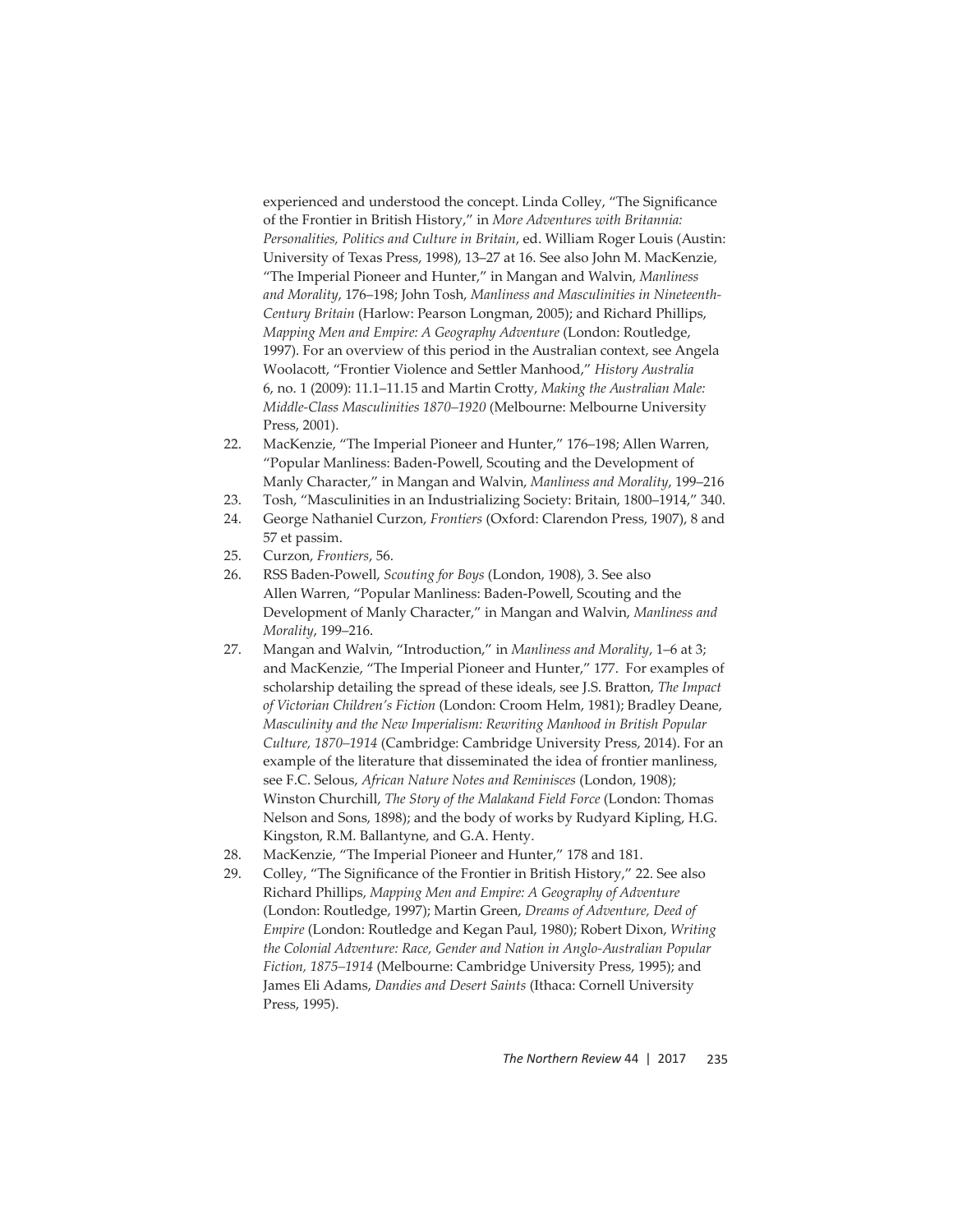- 30. See John Pettigrew, *Brutes in Suits: Male Sensibility in America*, 1890–1920 (Baltimore: The John Hopkins University Press, 2007), 21–76, in particular 22. See Frederick Jackson Turner, "The Significance of the Frontier in American History," in J.M. Faragher, ed., *Rereading Frederick Jackson Turner* (New Haven: Yale University Press, 1998).
- 31. See, for instance, Theodore Roosevelt, *Ranch Life and the Hunting Trail* (Gloucester, 1985). For a scholarly analysis of the frontier myth constructed by authors such as Roosevelt, see Richard Slotkin, "Nostalgia and Progress: Theodore Roosevelt's Myth of the Frontier," *American Quarterly* 33 (Winter 1981): 608–637; Slotkin, *Regeneration Through Violence: The Mythology of the American Frontier* (Middletown Connecticut: Wesleyan University Press, 1973); and Slotkin, *Gunfighter Nation: The Myth of the Frontier in Twentieth Century America* (New York: Atheneum, 1992).
- 32. For studies on the frontier and frontier masculinity in the Canadian context, see, for example, Hogg, *Men and Manliness on the Frontier: Queensland and British Columbia in the Mid-Nineteenth Century;* Elizabeth Furniss, *The Burden of History: Colonialism and the Frontier Myth in a Rural Canadian Community* (Vancouver: UBC Press, 1999); Adele Perry, *On the Edge of Empire: Gender, Race and the Making of British Columbia 1849–1871*  (Toronto: University of Toronto Press, 2001); and Tina Loo, "Of Moose and Men: Hunting for Masculinities in British Columbia, 1880–1939," *Western Historical Quarterly* 23, 3 (2001): 296–319.
- 33. Robert G. Moyles and Douglas Owram, *Imperial Dreams: British Views of Canada, 1880–1914* (Toronto: University of Toronto Press, 1988), 7–8.
- 34. Carl Berger, *The Sense of Power* (Toronto, 1970), Chapter 5, "The Canadian Character" at 129. See also D.F. Harris, "The Presentation of a British Canada in Shropshire c. 1890–1914," in C.M. Coates (ed.), *Imperial Canada, 1867–1917* (Edinburgh, 1997), 196.
- 35. See, for example, Michael Dawson, "'That nice red coat goes to my head like champagne': Gender, antimodernism and the Mountie image, 1880– 1960," *Journal of Canadian Studies* 32/3 (1997): 119–39; Dawson *The Mountie from Dime Novel to Disney* (Toronto: Between the Lines, 1998); and Andrew R. Graybill, *Policing the Great Plains: Rangers, Mounties, and the North American Frontier, 1875–1910* (Lincoln: University of Nebraska Press, 2007). On the Mounties' march north, see W.R. Morrison, *Showing the Flag: The Mounted Police and Canadian Sovereignty in the North, 1894–1925* (Vancouver: University of British Columbia Press, 1985).
- 36. For the most sophisticated study of this myth, see James Wood, *Militia Myths: Ideas of the Canadian Citizen Soldier, 1896–1921* (Vancouver: UBC Press, 2010).
- 37. See, for example, Carman Miller, *Painting the Map Red: Canada and the South African War, 1899–1902* (Montreal and Kingston, 1993), 437–38.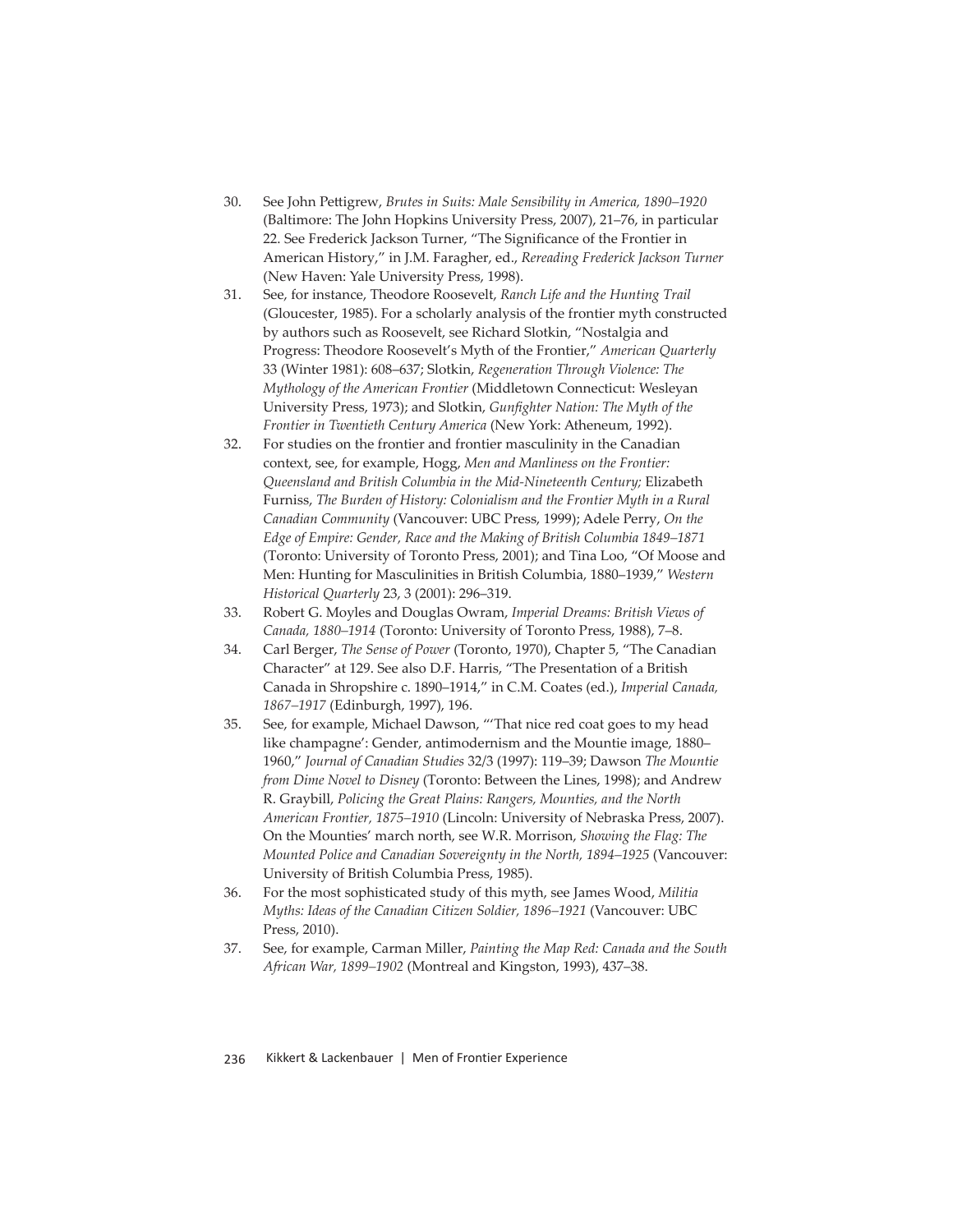- 38. Tim Cook, "Documenting War and Forging Reputations: Sir Max Aitken and the Canadian War Records Office in the First World War," War in *History* 10, no. 3 (2003): 265–295 at 267; and Tim Cook, *Clio's Warriors: Canadian Historians and the Writing of the World Wars* (Vancouver: UBC Press, 2006) Cook points out that while Canadians were presented as a distinct race, different from their British cousins, in fact more than 70% of Canada's first contingent was British-born, while by the end of the war only slightly more than 50% were Canadian-born. See also Desmond Morton, *When Your Number's Up: The Canadian Soldier in the First World War*  (Toronto: Random House, 1993), 17, 278.
- 39. Adam Arenson, "Anglo-Saxonism in the Yukon: The *Klondike Nugget*  and American-British Relations in the 'Two Wests,' 1898-1901," Pacific *Historical Review* 76/3 (2007): 373–404. On miners' meetings, see also Thomas Stone, "The Mounties as Vigilantes: Perceptions of Community and the Transformation of Law in the Yukon, 1885–1897," *Law and Society Review* 14/1 (1979): 83–114; and Stone, *Miners' Justice: Migration, Law and Order on the Alaska-Yukon Frontier, 1873–1892* (New York: Peter Lang, 1989). On concerns about diabolical American intentions, see Ken Coates and William Morrison, *Land of the Midnight Sun,* rev. ed (Montreal: McGill-Queen's University Press, 2005). For an anti-American and pro-British example, see Samuel Steele, *Forty Years in Canada* (London: H. Jenkins, 1915).
- 40. Our London Letter, "A Yukon Soldier," Derby Daily Telegraph, 15 Sep 1917.
- 41. "London Paper Tells of the Yukon Boys," *Dawson Daily News*, 7 Feb 1916.
- 42. "Gold and Our Goal," *Falkirk Herald*, 17 Apr 1918.
- 43. "Noted Battle of Klondiker in Flanders," Dawson Daily News, 28 Jun 1916.
- 44. "Yukoners in Fight," *Dawson Daily News*, 23 Aug 1918.
- 45. "Let Klondike Give Her Nuggets," *Dawson Daily News*, 7 Sep 1914.
- 46. "When Yukon Goes to War," *Dawson Daily News*, 26 Sep 1914.
- 47. Editor, "Au Revoir," *Dawson Daily News*, 8 Jun 1916.
- 48. James McEachern, "An Epic to the Black Contingent," *Dawson Daily News*, 19 Feb 1917.
- 49. Jonathan Vance, *Death So Noble: Memory, Meaning, and the First World War* (Vancouver: UBC Press, 2011), 5.
- 50. "What Yukon is Doing," *Dawson Daily News*, 20 Apr 1918.
- 51. "Yukon's Boys," *Dawson Daily News*, 7 Oct 1914.
- 52. Editor, "Yukon's Recruits," *Dawson Daily News*, 22 May 1916.
- 53. "Norman Watt has Enlisted for the Front," *Dawson Daily News*, 7 Jul 1916.
- 54. "Tells of the Work of the Yukon Boys," *Dawson Daily News*, 8 Feb 1917.
- 55. Editor, "Yukon Soldier Heroes," *Dawson Daily News*, 12 Jan 1917.
- 56. Sharon Smulders, "'A Man in a World of Men': The Rough, the Tough, and the Tender in Robert W. Service's Songs of a Sourdough," *Studies in Canadian Literature* 30/1 (2005); James Mackay, "Bard of the Yukon: The Klondike in the Poetry of Robert Service," *Northern Review* 19 (Winter

*The Northern Review* 44 | 2017 237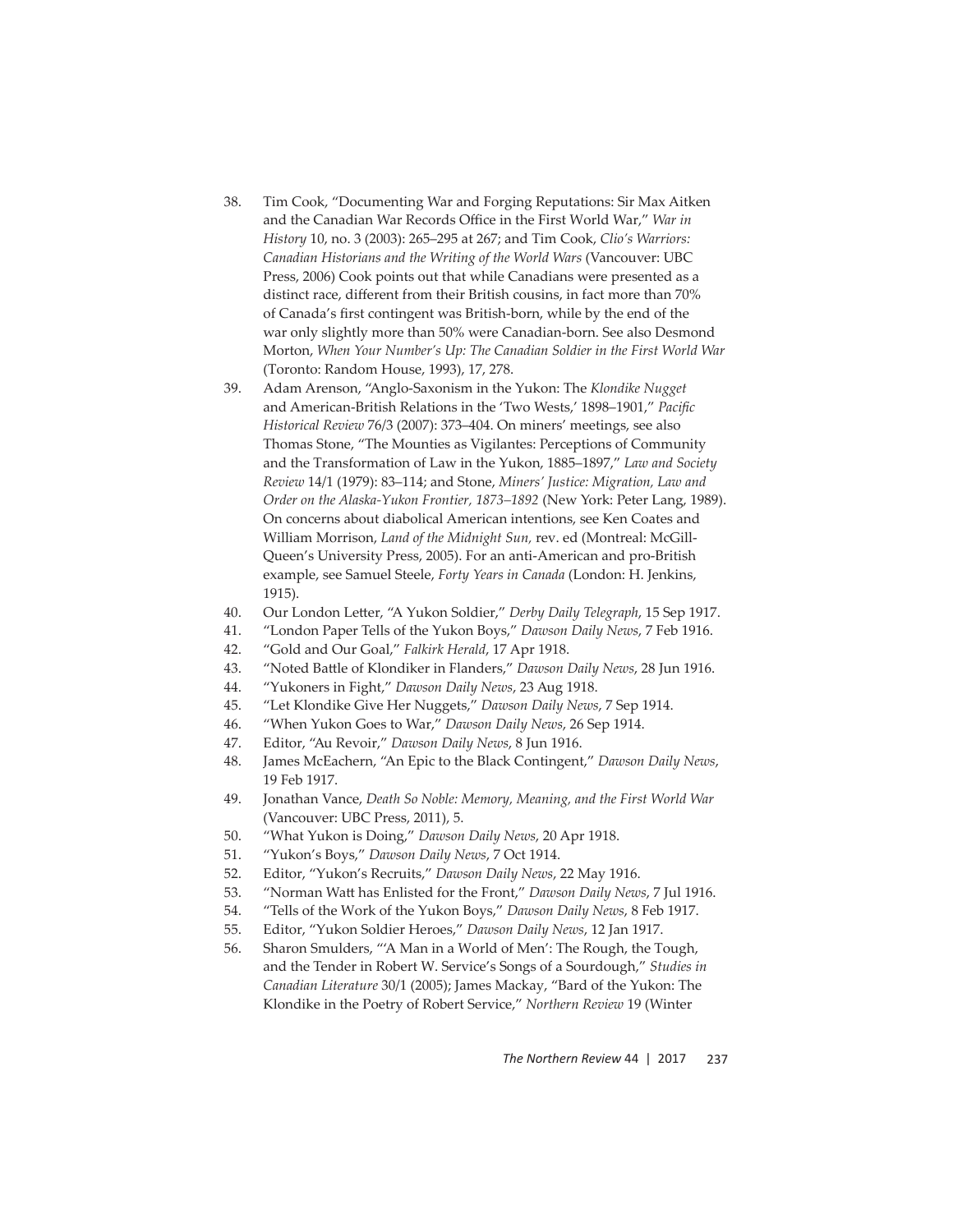1998): 93–100; and his full biography *Robert Service: Vagabond of Verse* (Edinburgh: Mainstream, 1995). Service notes that he was "steeped in the spirit of the Klondike" in *Ploughman of the Moon: An Adventure into Memory* (New York: Dodd, Mead, 1945), 350. See also Hal, "A New Canadian Poet," review of *Songs of a Sourdough*, by Robert Service, *Saturday Night,* 8 Jun 1907, 11; and W.A. Whatley, "Kipling Influence in the Verse of Robert W. Service," *Texas Review: Humanities in the South* 6 (1921): 299–308.

- 57. Joel Baetz, "Robert Service's War Correspondence and Poetry," Canadian *Poetry* 58 (2006): 55–78.
- 58. "Yukon is There," *Dawson Daily News*, 17 Aug 1918.
- 59. Ibid.
- 60. Michael Gates, "Every Picture Tells a Story," History Hunter, 22 Jan 2016, accessed Mar 2016, http://www.yukon-news.com/letters-opinions/ every-picture-tells-a-story
- 61. "Bon Voyage," *Dawson Daily News*, 7 Oct 1916.
- 62. Coates and Morrison, *Land of the Midnight Sun*, 154–65.
- 63. Smulders, "'A Man in a World of Men'." On masculine primitivism, see E. Anthony Rotundo, *American Manhood: Transformations in Masculinity from the Revolution to the Modern Era* (New York: Basic, 1993).
- 64. Editor, "Prospector-Soldiers," *Dawson Daily News*, 8 Jul 1916.
- 65. See, for example, "Yukon's Soldiers," *Dawson Daily News*, 15 Jan 1918; Editor, "Yukon Soldier Heroes," *Dawson Daily News*, 12 Jan 1917; Editor, "Au Revoir," *Dawson Daily News*, 8 Jun 1916; "Yukon Spirit," *Dawson Daily News*, 14 Jun 1918; and "Yukon's Boys," *Dawson Daily News*, 7 Oct 1914.
- 66. "Yukon Spirit," *Dawson Daily News*, 14 Jun 1918.
- 67. Editor, "Yukon's Recruits," *Dawson Daily News*, 22 May 1916.
- 68. "Pride of the Yukon Gets Away for War," *Dawson Daily News*, 10 Jun 1916.
- 69. "Pride of Yukon," *Dawson Daily News*, 21 Jun 1918.
- 70. "Tells of the Work of the Yukon Boys," *Dawson Daily News*, 8 Feb 1917.
- 71. "Yukon Spirit," *Dawson Daily News*, 14 Jun 1918; "Tells of the Work of the Yukon Boys," *Dawson Daily News*, 8 Feb 1917; and "Yukon's Boys," *Dawson Daily News*, 7 Oct 1914.
- 72. "Good News is Brought from the Yukoners," *Dawson Daily News*, 27 Sep 1916.
- 73. *Victoria Colonist*, 27 Oct 1914.
- 74. "Tobs Tigers Mighty with Pen and Sword," *Dawson Daily News*, 21 Jan 1915.
- 75. "Yukoners Glad to Join the Princess Pats," *Dawson Daily News*, 29 Jan 1917.
- 76. "Good News is Brought from the Yukoners," *Dawson Daily News*, 27 Sep 1916
- 77. *Vancouver News-Advertiser*, 6 Mar 1915.
- 78. "Writes of the Yukon Boys in Europe," *Dawson Daily News*, 12 Nov 1915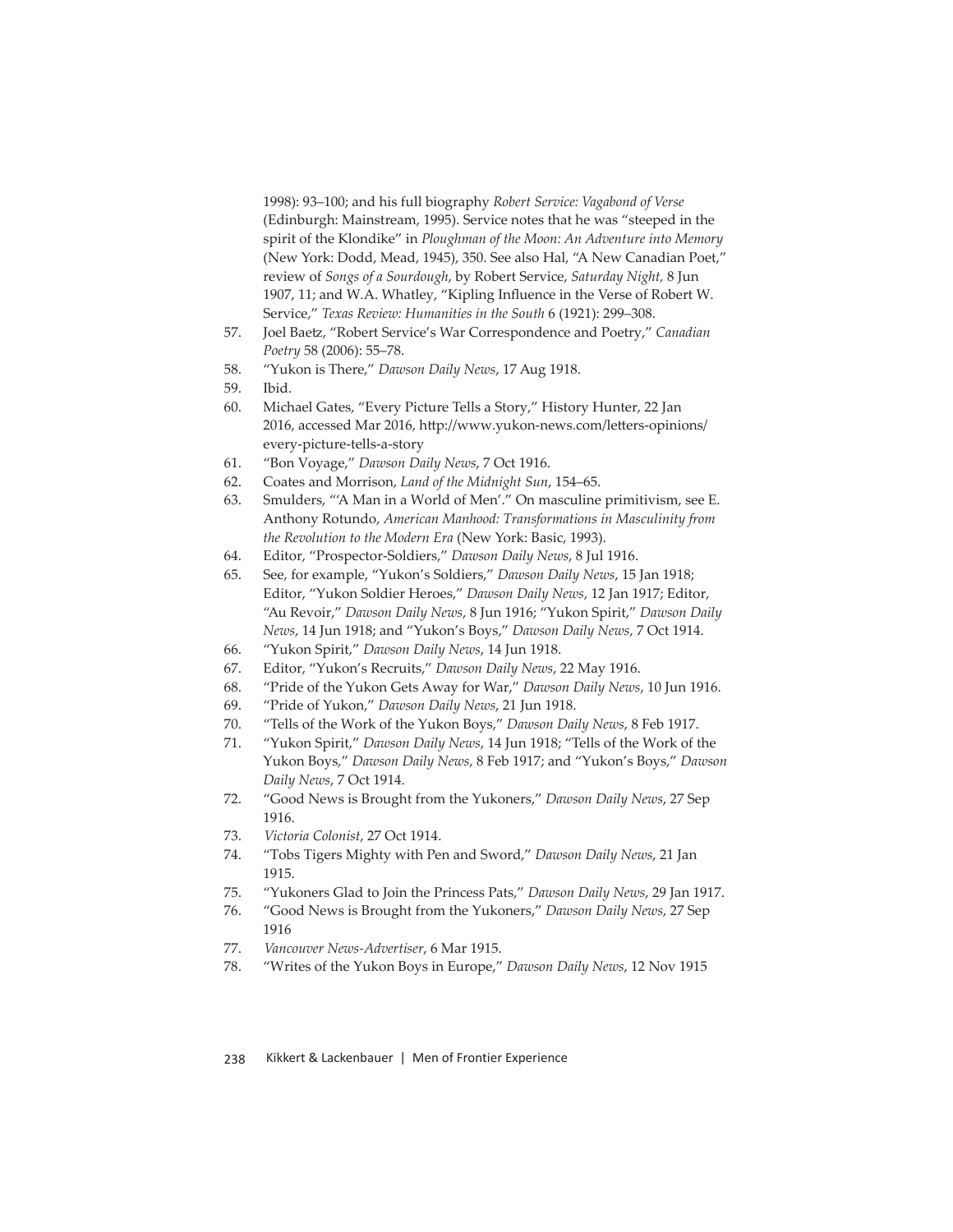- 79. "Tells of the Work of the Yukon Boys," *Dawson Daily News*, 8 Feb 1917. In early 1917, Joseph W. Harkin with the Canadian mechanical transportation section in England described his experiences at the firing range, noting that he "upheld the reputations of the Yukon making 83 out of a possible 85." "Joe Harkin Writes from Old England," *Dawson Daily News*, 24 Jan 1917.
- 80. Editor, "Yukon Soldier Heroes," *Dawson Daily News*, 12 Jan 1917.
- 81. "When Yukon Goes to War," *Dawson Daily News*, 26 Sep 1914.
- 82. "The Miner," *Dawson Daily News*, 15 Jun 1916.
- 83. "New Yukon Force," *Dawson Daily News*, 3 Nov 1915.
- 84. Editor, "Au Revoir," *Dawson Daily News*, 8 Jun 1916.
- 85. "Bon Voyage," *Dawson Daily News*, 7 Oct 1916.
- 86. As scholar R.W. Connell has remarked: "Certainly the process of conquest could produce frontier masculinities which combined the occupational culture of these groups with an unusual level of violence and egocentric individualism." Connell, *The Men and the Boys*, 47.
- 87. Editor, "Yukon's Recruits," *Dawson Daily News*, 22 May 1916.
- 88. "Yukon Boys," *Dawson Daily News*, 2 Oct 1916.
- 89. "Bon Voyage," *Dawson Daily News*, 7 Oct 1916.
- 90. "Yukon Spirit," *Dawson Daily News*, 14 Jun 1918.
- 91. "Yukon Boys," *Dawson Daily News*, 2 Oct 1916.
- 92. See, for example, Timothy Winegard, *For King and Kanata: Canadian Indians and the First World War* (Winnipeg: University of Manitoba Press, 2012). Winegard notes that, by November 1916, two Yukon Indigenous men enlisted in the war out of a total male Status Indian population of service age of 428. This represents one of the lowest per capita of rates of service in the country. Ibid, 76. On Canadian Indigenous peoples and the war, see also Robert J. Talbot, "'It Would Be Best to Leave Us Alone': First Nations Responses to the Canadian War Effort, 1914–18," *Journal of Canadian Studies* 45/1 (2011): 90–120; Richard Holt, "First Nations Soldiers in the Great War," *Native Studies Review* 22/1-2 (2013): 139–156; and P. Whitney Lackenbauer and Scott Sheffield, "Moving Beyond 'Forgotten': The Historiography on Canadian Native Peoples and the World Wars," in *Aboriginal Peoples and the Canadian Military: Historical Perspectives*, ed. P. Whitney Lackenbauer and Craig Mantle (Kingston: Canadian Defence Academy Press, 2007): 209–32. For comparative perspectives, see Winegard, *Indigenous Peoples of the British Dominions and the First World War* (Cambridge: Cambridge University Press, 2011); and Noah Riseman, "The Rise of Indigenous Military History," *History Compass* 12/12 (2014): 901–911.
- 93. On the significant non-British, non-American population in Dawson, see Charlene Porsild, *Gamblers and Dreamers: Women, Men, and Community in the Klondike* (Vancouver: UBC Press, 2011), 23, 70–71.
- 94. Editor, "Yukon's Recruits," *Dawson Daily News*, 22 May 1916.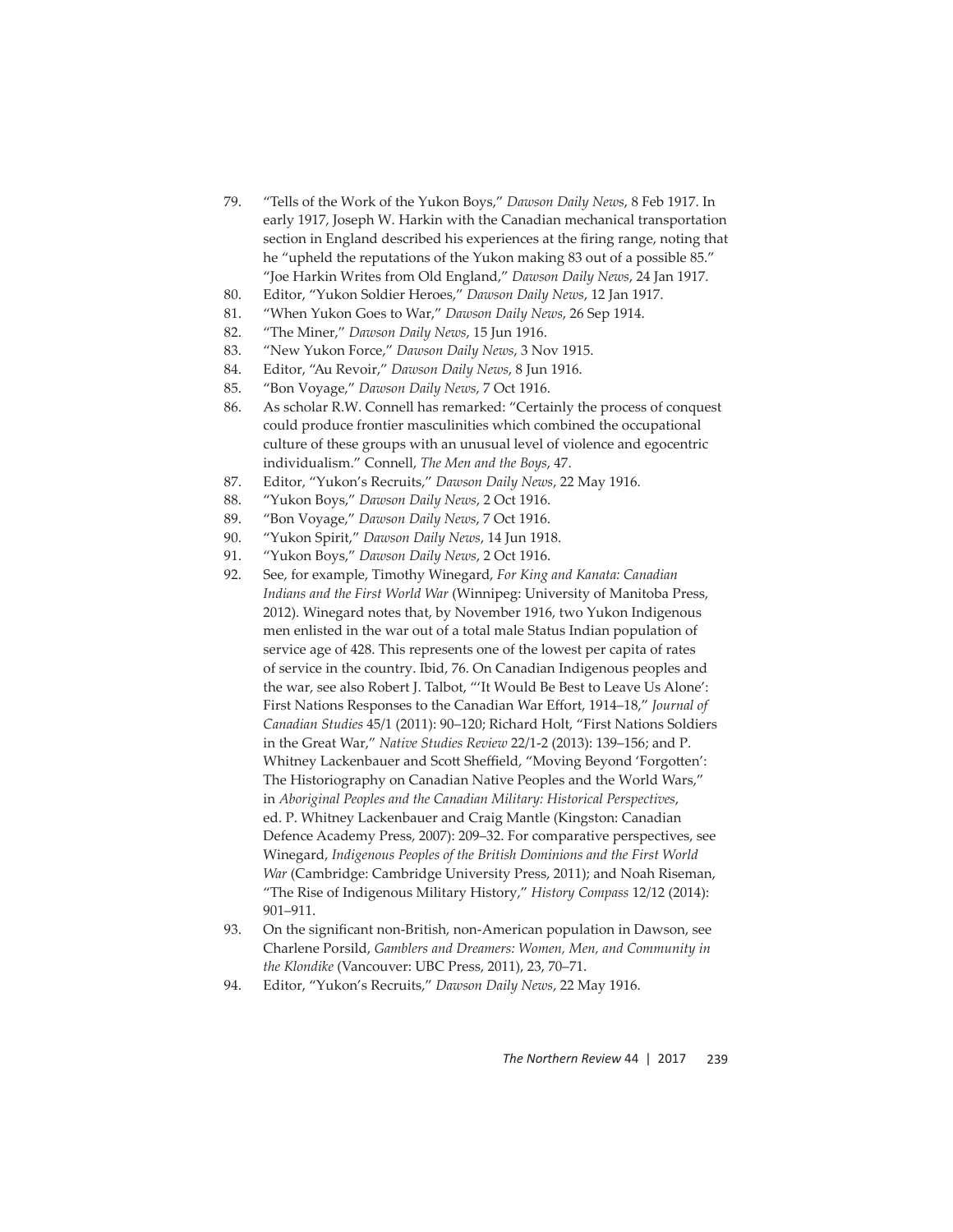- 95. "Bon Voyage," *Dawson Daily News*, 7 Oct 1916. Furthermore, while frontiersmen to the core, they had maintained their connections to the old world, and had the desire to avenge and defend their old communities. Editor, "Au Revoir," *Dawson Daily News*, 8 Jun 1916.
- 96. Editor, "Prospector-Soldiers," *Dawson Daily News*, 8 Jul 1916.
- 97. "Pride of Yukon," *Dawson Daily News*, 21 Jun 1918.
- 98. Editor, "Yukon's Recruits," *Dawson Daily News*, 22 May 1916.
- 99. "Bon Voyage," *Dawson Daily News*, 7 Oct 1916.
- 100. "Pride of Yukon," *Dawson Daily News*, 21 Jun 1918.
- 101. "New Yukon Force," Dawson Daily News, 3 Nov 1915.
- 102. "The majority of men who went to war between 1914 and 1918 were young and their youth was integral to their future self-identification as the generation of 1914. In Canada, most men who enlisted were under thirty, and the majority of these (nearly 50%) were between eighteen and twentyfour years of age." Jonathan Scotland, *And the Men Returned: Canadian Veterans and the Aftermath of the Great War* (Unpublished PhD dissertation, Western University, 2016), 22–23. While youth was the seminal part of the identity of many Canadians, in the Yukon, the opposite seems to be the case.
- 103. "Smoker of Footballers Lively One: Dawson League Members and Friends Gather for an Evening," *Dawson Daily News*, 4 Nov 1915.
- 104. "Yukon Pioneer is on the Way to the Front," *Dawson Daily News*, 11 Jul 1916.
- 105. "Old Timer is Anxious to go to Front," *Dawson Daily News*, 30 Aug 1916. For Second World War ideas along these lines in a Pacific Northwest context, see Lackenbauer, "Guerrillas in our Midst."
- 106. "Rousing Farewell Given Yukon's Soldier Boys," *Dawson Daily News*, 9 Oct 1916.
- 107. "Pride of Yukon," *Dawson Daily News*, 21 Jun 1918.
- 108. "Yukon's Boys," *Dawson Daily News*, 7 Oct 1914.
- 109. Editor, "Yukon's Recruits," *Dawson Daily News*, 22 May 1916.
- 110. Editor, "Au Revoir," *Dawson Daily News*, 8 Jun 1916.
- 111. "What Yukon is Doing," *Dawson Daily News*, 20 Apr 1918.
- 112. "Norman Watt has Enlisted for the Front," *Dawson Daily News*, 7 Jul 1916.
- 113. "Yukon's Soldiers," *Dawson Daily News*, 15 Jan 1918.
- 114. "Pride of Yukon," *Dawson Daily News*, 21 Jun 1918.
- 115. "Yukoners in Fight," *Dawson Daily News*, 23 Aug 1918.
- 116. "Yukon Valor," *Dawson Daily News*, 26 Sep 1918.
- 117. George Black, Vice-President, Canadian Patriotic Fund, to Sir Herbert Ames, Secretary, Canadian Patriotic Fund, 4 Jul 1916, Records of the Yukon Government, YRG1, Series 2, Central Registry Files, 1898–1950, Gov. 1866, file 29600A
- 118. "Walking from Dawson for Battle Front," Dawson Daily News, 9 Sep 1914.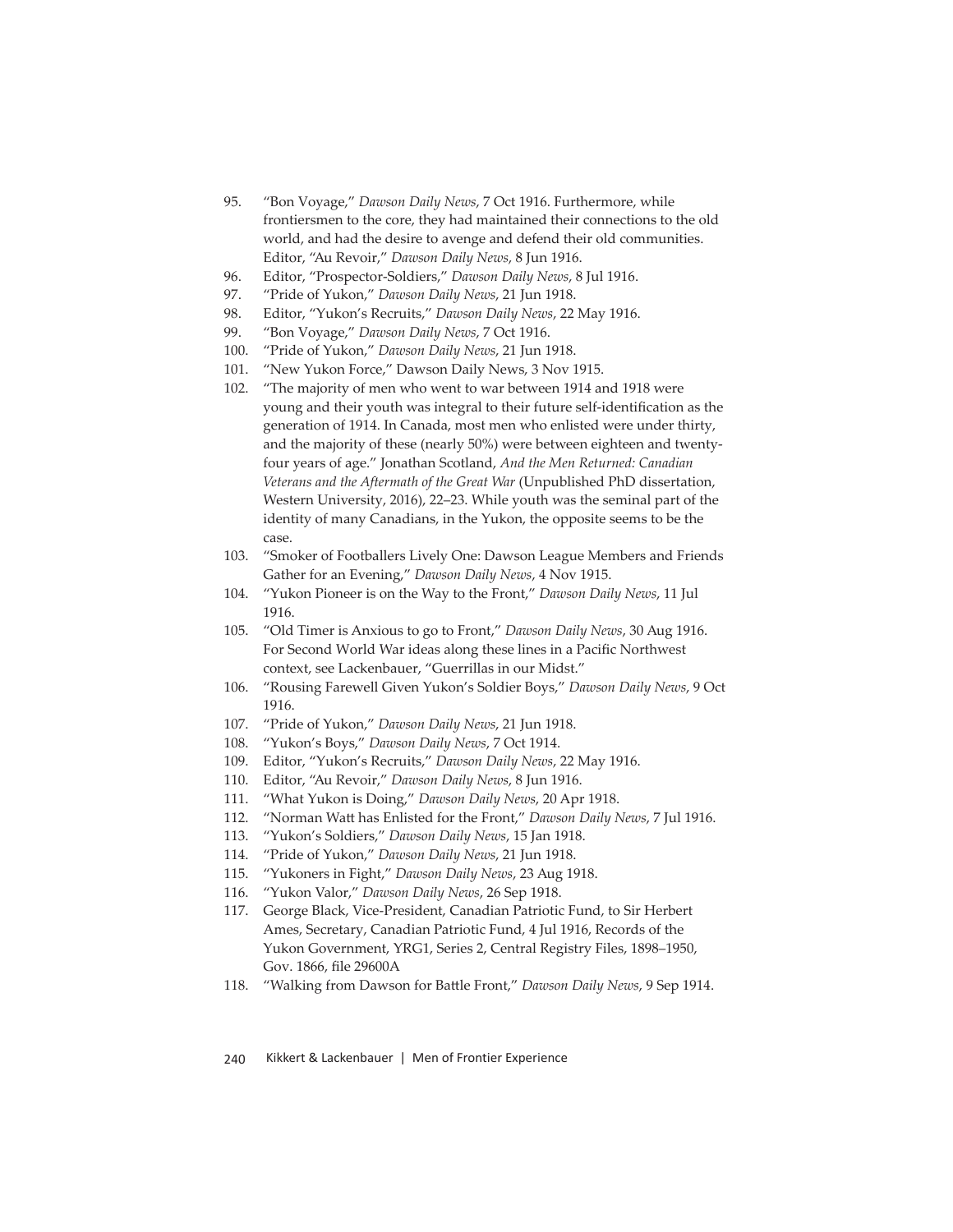- 119. "Come from End of Earth to Enlist Here," *Dawson Daily News*, 29 May 1916. Despite the decline of the whaling industry at Herschel Island after 1903, the site continued to be a fur trading and administrative centre for the Western Arctic. Coates and Morrison, *Land of the Midnight Sun*, 140.
- 120. "Hikes 100 Miles to go to the Front," *Dawson Daily News*, 13 Jul 1916.
- 121. "Yukoner Mushes 600 Miles to Enlist," *Dawson Daily News*, 10 Jun 1916.
- 122. "Boys to Sail for Outside this Evening," *Dawson Daily News*, 10 Oct 1914. On the Legion of Frontiersmen, a pan-imperial organization, see *The History of the Legion of Frontiersmen: With Particular Reference to the Canadian Division* (Regina: Dominion Headquarters, The Legion of Frontiersmen, [197-]).
- 123. Michael Humphries, "The Eyes of an Empire: The Legion of Frontiersmen, 1904–1914," *Historical Research* 85, no. 227 (February 2012): 133–158 at 146.
- 124. "Writes of the Fighting in East Africa: Klondiker Tells of the Campaign," *Dawson Daily News*, 2 Dec 1915.
- 125. "Klondiker is Busy Scouting in Africa," *Dawson Daily News*, 24 May 1916.
- 126. "Sixty Ugly Wounds in Klondiker: Dawson Soldier Frightfully Cut Up by African Savages," *Dawson Daily News*, 21 Dec 1915.
- 127. "African Snipers Dress in Garb of Wild Animals," *Dawson Daily News*, 7 Jan 1916.
- 128. The newspaper story "Popular Yukon Boys Die for the Empire," *Dawson Daily News*, 27 Oct 1915, noted that "of all who have gone to the front direct from the Yukon, Jack Watt and Charley Phillips are the first reported to have fallen."
- 129. "Tells of Last Fight of Chas. Phillips," *Dawson Daily News*, 11 Nov 1915.
- 130. "Tells of How Hero of the Yukon Fell on Field," *Dawson Daily News*, 14 Jan 1916.
- 131. "Yukon's Soldiers," *Dawson Daily News*, 15 Jan 1918.
- 132. "Capt. Black on Yukoners in Great War," *Dawson Daily News*, 9 Aug 1919.
- 133. "Yukon War Anniversary," *Dawson Daily News*, 7 Aug 1919.
- 134. "Yukon to Have a Machine Gun Company," *Dawson Daily News*, 1 Jul 1919. See also "Yukon War Anniversary," *Dawson Daily News*, 7 Aug 1919 and "Capt. Black on Yukoners in Great War," *Dawson Daily News*, 9 Aug 1919.
- 135. Coates and Morrison, *Land of the Midnight Sun*, 157.
- 136. Coates and Morrison, *Land of the Midnight Sun*, 186. "More Names Are Added to Volunteers," *Dawson Daily News*, 18 Sep 1916.
- 137. "Good Letter from Yukon Boys in Europe," Dawson Daily News, 25 Sep 1916.
- 138. "Sergeant Jim Christie of Yukon On Way Back to Front," *Daily News*  article from Dec 1916 reprinted in the *Dawson Daily News*, 12 Jan 1917. See also Michael Gates, "The Amazing Story of 'Grizzly Bear' Christie," History Hunter, 17 Oct 2014, http://www.yukon-news.com/letters-opinions/ the-amazing-story-of-grizzly-bear-christie/. Christie eventually rose to